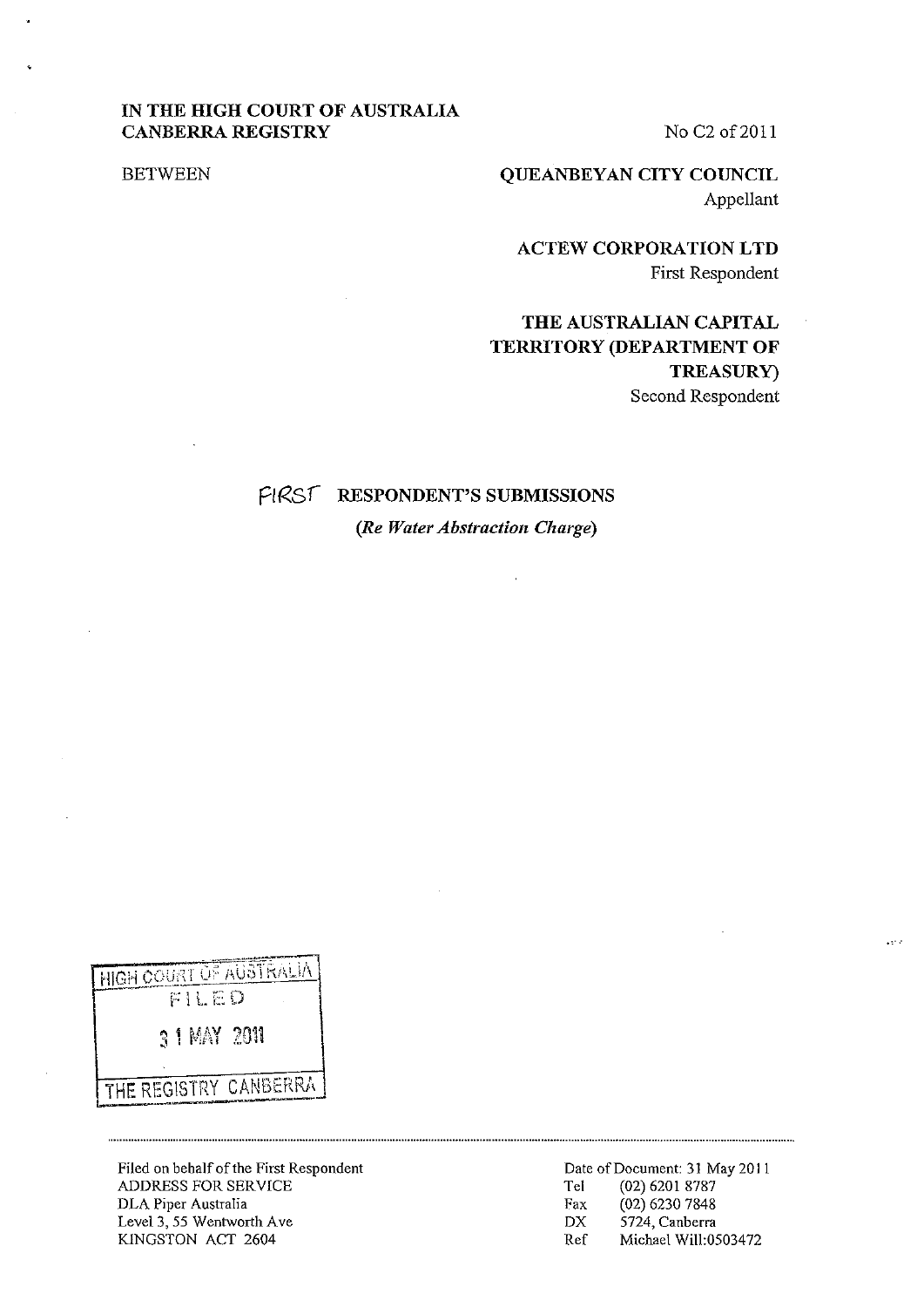### Part I: Certification

1. These submissions are in a fonn suitable for publication on the internet.

### Part II: Issues

2. Adopting the approach of the appellant (OCC), the first respondent (ACTEW) has addressed the issues regarding the water abstraction charge (the WAC) in this appeal and the issues regarding the Utilities Network Facility Tax (UNFT) in the *C3/20* 11 appeal. The following issues arise as regards those determinations of the WAC impugned by the appellant:

(a) is the W AC, as a charge for the acquisition or use of a valuable public resource, nevertheless to be characterised as a tax if it has "no discernible relationship" with the value of 10 what was acquired or obtained by ACTEW?

(b) if the answer to the first question is "yes", did the primary judge and the Full Court err in rejecting the appellant's claim that the WAC exhibited no such discernible relationship from I July 2006?

(c) is the W AC otherwise not properly characterised as a tax, on the basis that ACTEW was not in any relevant sense compelled to acquire water from the ACT or because the WAC was an aspect of the internal financial arrangements between the ACT and ACTEW?

(d) if properly characterised as a tax, is the W AC nevertheless not an excise within the meaning ofs.90?

(e) if the W AC is an excise, was QCC entitled to recover from ACTEW the amounts sought in 20 its restitution claim?

## Part Ill: Notice under sec 78B of the *Judiciary Act 1903*

3. ACTEW does not consider that it is necessary that further notice be given pursuant to s. 78B of the *Judicimy Act 1903* (Cth).

### Part IV: Facts

4. The summary of material facts provided by the appellant is largely accurate. However, there are some matters which require qualification or further elaboration and some matters which are contentious.

5. The Legislative Assembly and the ACT Executive have powers with respect to water resources.! Exercising legislative power, the right to the use, flow and control of all water of the 30 Territory is vested in the Territory: s. 7 of the *Water Resources Act 2007* (ACT) and s. 13 of the *Water Resources Act 1998* (ACT).<sup>2</sup> As this Court held in *Thorpes Ltd v Grant Pastoral*<sup>3</sup> (Thorpes), in relation to similarly worded provisions, those features of the statute suggest that its "real object" is "to enable the Crown, in a country in which water is a comparatively scarce and important

 $\mathbf{1}$ 

<sup>&</sup>lt;sup>1</sup> See ss. 22, 37 and Schedule 4 of the *Australian Capital Territory (Self-Government) Act 1988* (Cth).

 $2$  Referred to in these submissions as the '2007 Water Act' and '1998 Water Act' respectively.

<sup>3 (1955) 92</sup> CLR 317, at 331 per Fullagar J, with whom Dixon CJ and Webb J agreed. See also *Puntoriero* v *Water Administration Ministerial CO/poration* (1999) 199 CLR 575 at 580 per Gleeson CJ and Gummow J.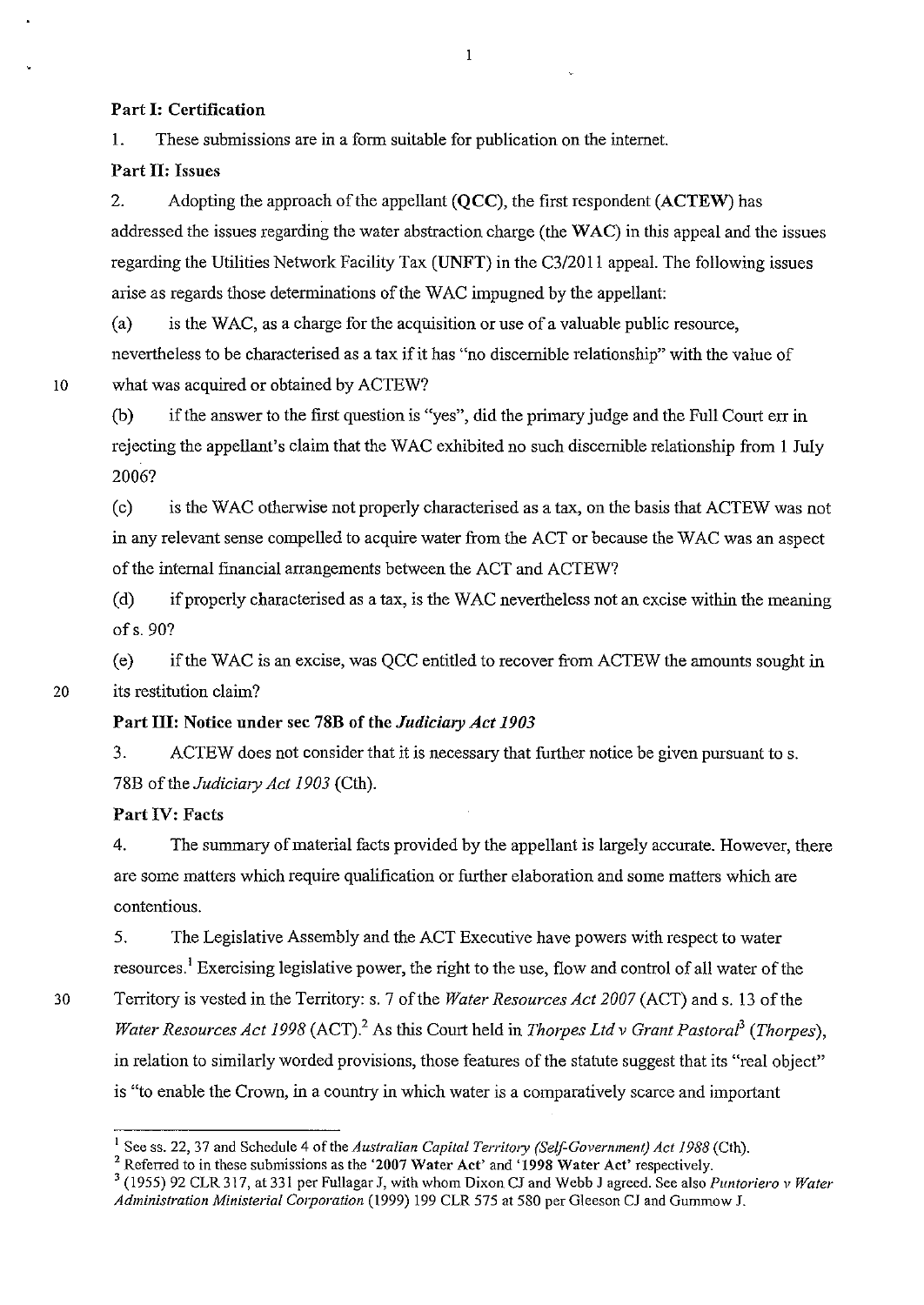commodity, to exercise full dominion over the water of rivers and lakes and to undertake generally the conservation and distribution of water." It was also there suggested that some common law rights regarding water survived those vesting provisions, with the Crown receiving "superior" or "overriding rights",  $4$  However, it appears that the better view is that, by operation of those provisions, all common rights in relation to water were vested in the Crown or abolished.<sup>5</sup> It has also been said that such provisions employ language which is consonant with a recognition that water is a "common resource": *[CM* at [73] per French *Cl,* Gummow and Crennan JJ.

6. Section 107 of the 2007 Water Act (s. 78 of the repealed 1998 Water Act) confers upon the Minister power to determine "fees for this Act". Further, s. 56(2) of the *Legislation Act 2001* (ACT) 10 provides that those powers may be exercised to determine a fee "in relation to any matter under or related to" the Water Acts. Acting under those provisions, the Minister made various determinations imposing a WAC. Only those determinations levying the WAC at amounts in excess of 25 cents per kilolitre remain in issue between the parties.<sup>6</sup> By those impugned determinations, the ACT has levied the WAC at rates of 55 cents per kilolitre of water delivered and, more recently, 51 cents per kilolitre of water abstracted. In making those determinations, the Minister was confined to achieving the objects of the power. Relevantly, those objects include matters related to environmental protection, matters related to resource management and ensuring that the water resources are sufficient to meet the reasonably foreseeable needs of future generations: s. 6 of 2007 Water Act and s. 3 of the 1998 Water Act.

20

7. The key concept of "taking water" is defined broadly in s. 11 of the 2007 Water Act and in the dictionary to the 1998 Water Act. The Water Acts regulate activities constituting "taking". The 2007 Water Act requires that the Minister detennine water management areas for "managing the water resources of the Territory": s. 16(1). The Minister must also determine the total amount of surface and ground water that is available for "taking" in each such area: s. 17(1). In determining those amounts, the Minister must have regard to certain specified mandatory considerations related to the water necessary to maintain aquatic ecosystems, the total water resources of the Territory and "sustainable yield".<sup>7</sup> The Minister is required to have regard to those determinations (and other matters) when considering whether to grant a "water access entitlement" under s. 21(1) of the 2007 Water Act (see similarly ss. 28 and 29 of the 1998 Water Act).

30

<sup>8.</sup> In addition, the Water Acts create a scheme of licensing to regulate the taking of water from

<sup>&</sup>lt;sup>4</sup> See the passages from *Thorpes* at 331, extracted by the primary judge at [98]-[99].

*<sup>5</sup> ICM Agriculture Ply Limited* v *Commonwealth (lCM)* (2009) 240 CLR 140 at [54] and [72] per French CJ, Gummow and Crennan JJ and (although not expressing a concluded view on the issue) at [116] per Hayne, Kiefel and Bell JJ. See also Stone J in the Full Court at [161].

 $6$  See the determinations identified in footnotes 4 and 5 of the appellant's submissions.

<sup>&</sup>lt;sup>7</sup> See s. 17(2). As regards the "environmental flow guidelines": see Part 3 of the 2007 Water Act and ss. 5 to 11 of **the 1998 Water Act. In essence, environmental flow is the flow** of water **necessary to maintain aquatic ecosystems:**  s. 12(1) of the 2007 Act and s. 5(1) of the 1998 Water Act. See also, as regards the notion of "sustainable yield" *fCM* at [50] per French CJ, Gummow and Crennan JJ.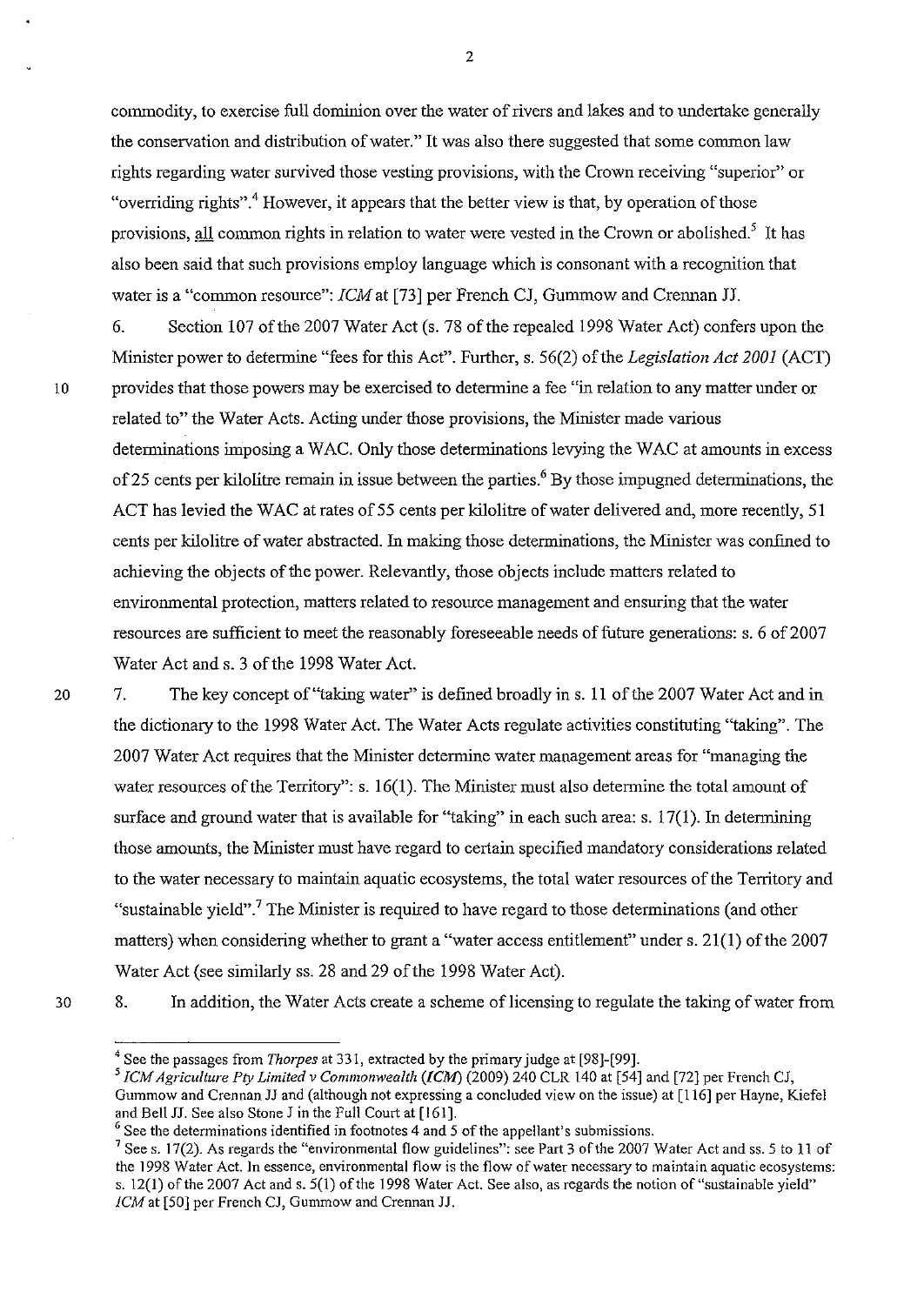particular places. It is an offence to take water from a particular place without a licence: s. 28 of the 2007 Water Act and s. 33 of the 1998 Water Act. A person may apply for a licence to take water from a particular place: s. 29 of the 2007 Water Act (s. 35 of the 1998 Water Act). The power to grant such a licence is conditioned upon the EPA being satisfied that (inter alia): (a) the applicant holds a relevant water entitlement; (b) the amount of water to be taken is not more than a reasonable amount (having regard to any detennination made by the Minister under s. 18 of the 2007 Water Act); and (c) it is appropriate to do so, having regard to, inter alia, the specified mandatory environmental considerations.<sup>8</sup> The WAC is imposed upon those holding such licences.

9. As to what is said in AS 23.1, it is true that Perram J accepted that, as a matter of 10 practicality, the possibility of ACTEW obtaining water other than under its licence was "exiguous and remote" (at [192]). However, it is doubtful that Keane CJ accepted that proposition (see at [74]- [76]) and Stone J expressed no view on that matter. As to what is said at AS 23.8, no member of the Full Court gave detailed consideration to the question of whether, even if a tax, the WAC was nevertheless not an excise,<sup>9</sup> although that was a matter put in issue by ACTEW in a notice of contention.

#### **Part** V: Legislation

10. The appellant's statement of applicable constitutional provisions, statutes and regulations is accepted.

## **Part VI:** Argument

20

#### A. The "no discernible relationship" test

11. The appellant correctly observes (see AS [53]), that differing views were expressed below regarding the application of the "no discernible relationship with value" test in a case such as the present and that the ratio of the decision of the Full Court is difficult to ascertain. For the reasons given below, ACTEW submits that the view of Keane CJ is to be preferred and that the test was not applicable.

## *The special case of services*

12. The obiter dicta<sup>10</sup> in *Air Caledonie v Commonwealth* (1988) 165 CLR 462 (Air *Caledonie*) at 467 support the proposition that the no discernible relationship test should be applied in the case of a putative fee for services. However, the Court did not there say that the test should be 30 deployed in the characterisation of all tax like exactions. That omission should be understood to have been intended by their Honours. The test applies to putative fees for services as a special case. Nowhere was it suggested *inAir Caledonie* that the no discernible relationship test was applicable

 $3$  See ss. 30(2)(a),(c) and 30(3) of the 2007 Water Act and ss. 35(7) and (8) of the 1998 Water Act.

<sup>&</sup>lt;sup>9</sup> See, however, the doubts expressed by Perram J at [199]-[201] and [203].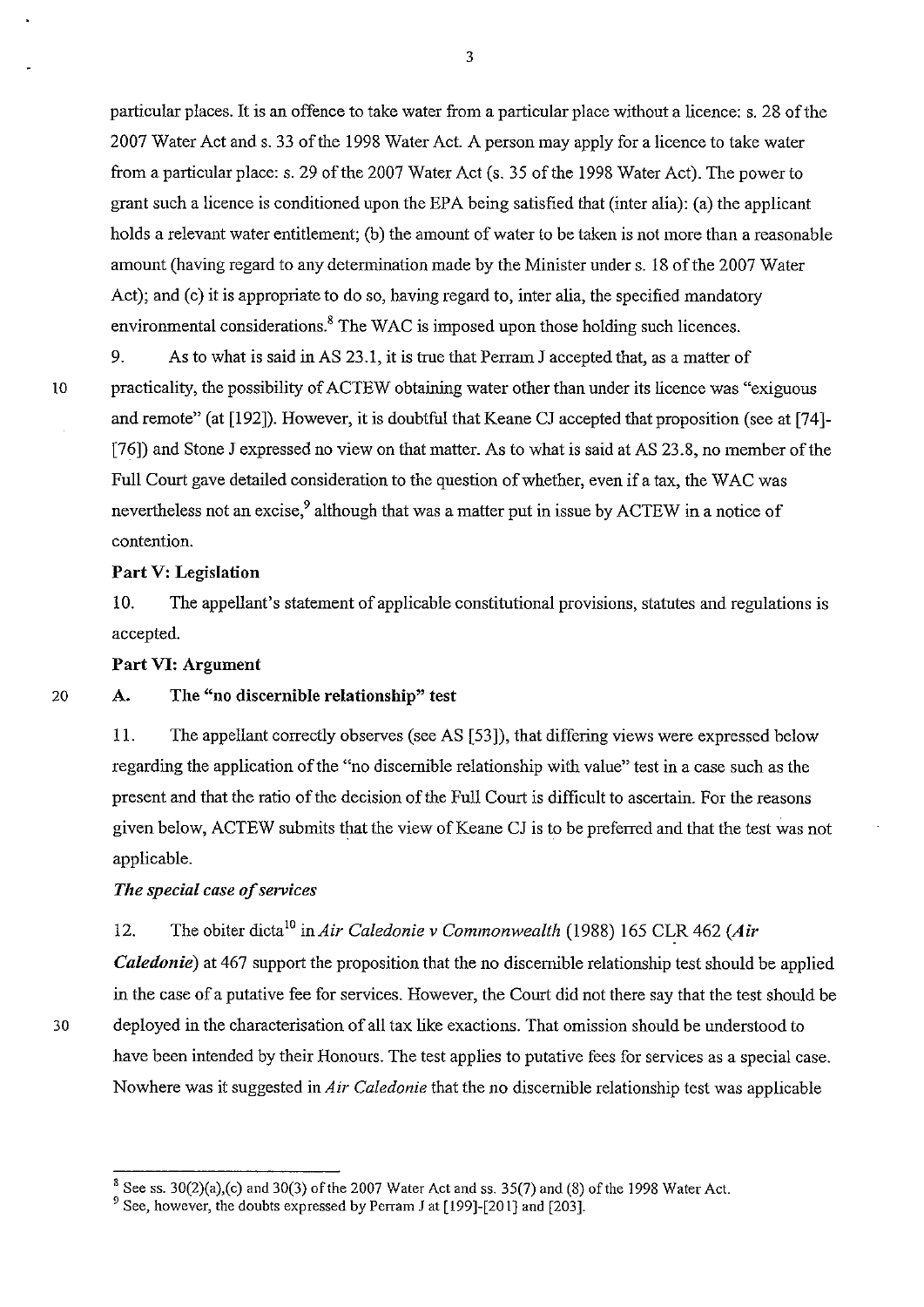to the other examples of "special types of exactions which may not be taxes even though the positive attributes [referred to by Latham CJ in *Matthews* v *Chicory Marketing Board (Vic/* I] are all present" - the examples given being a charge for the acquisition or use of property, a fee for a privilege and a fine or penalty imposed for criminal conduct or breach of statutory obligation. That test can have no sensible application, for example, to the issue of whether an exaction is a fine or penalty as opposed to a tax. The question of characterisation is detennined by whether liability to pay the exactions arises from any failure to discharge antecedent obligations by the persons upon whom the exactions fall.<sup>12</sup> Section 90 does not require, in addition, that penalties or fines have some form of relationship to (for example) the social harm caused by the proscribed conduct or an 10 economic assessment of that hann: those are matters solely for the state or territory parliament.

13. Contrary to what may be suggested by the reasons of Perram J (at [191]) and Stone J (at [171]), there are also strong indications in the reasons given in *Air Caledonie* that the no discernible relationship test has limited application to the case of a "privilege" granted by statute. At 468-469, their Honours discussed what might have been the case had the fee been exacted only in respect of non-citizens entering Australia. As the Court observed, a charge of that nature might have been characterised as a fee for the privilege of entering Australia. However, it was not suggested that the resolution of whether such a fee was a ''tax'' would depend upon whether there was or was not a discernible relationship between the fee and the "value" placed upon that privilege or the "cost" to the public purse of pennitting such persons to enter or remain in Australia.

14. Clearly then, a degree of caution is required in seeking to extrapolate from the approach applied in the case of a putative fee for services. Indeed, even within that category of exactions, the absence of a discernible relationship with the value of a service does not necessarily indicate that the charge has the character of a tax.<sup>13</sup>

15. The reason the no discernible relationship test is generally (but not always) required to be satisfied in the case of a fee for services arises from the circumstances surrounding an exaction of that nature. When considering government activity said to involve the provision of a service, the Court may be dealing with: (a) the provision of "services" to the connnunity at large, in the sense that the general public derives a benefit from the governmental activity; or (b) the provision of services to particular individuals; or (c) the provision of services to both the community and 30 particular individuals.<sup>14</sup> In such cases, difficulties will naturally arise in determining whether the fee relates to particular identified services provided to the particular person required to make the

<sup>10</sup> The outcome of *Air Caledonie* did not turn upon the application of the "no discernible relationship" test and the **passage at 467 is properly regarded as obiter. See eg** *Airservices Australia y Canadian Airlines International Limited* (1999) 202 CLR 133 *(Airservices)* at [305] per McHugh J and at [443] per Gummow J. 11 (1938) 60 CLR 263.

<sup>12</sup>*MacCormick v Commissioner of Taxation* (1984) 158 CLR 622 at 639 and *Northern Suburbs Cemetery Reserve Trust v Commonwealth* (1993) 176 CLR 555 *(North em Suburbs)* at 571.

<sup>13</sup> See eg *Airservices* at 192, [141] per Gaudron J and 239-40, [312] per McHugh J.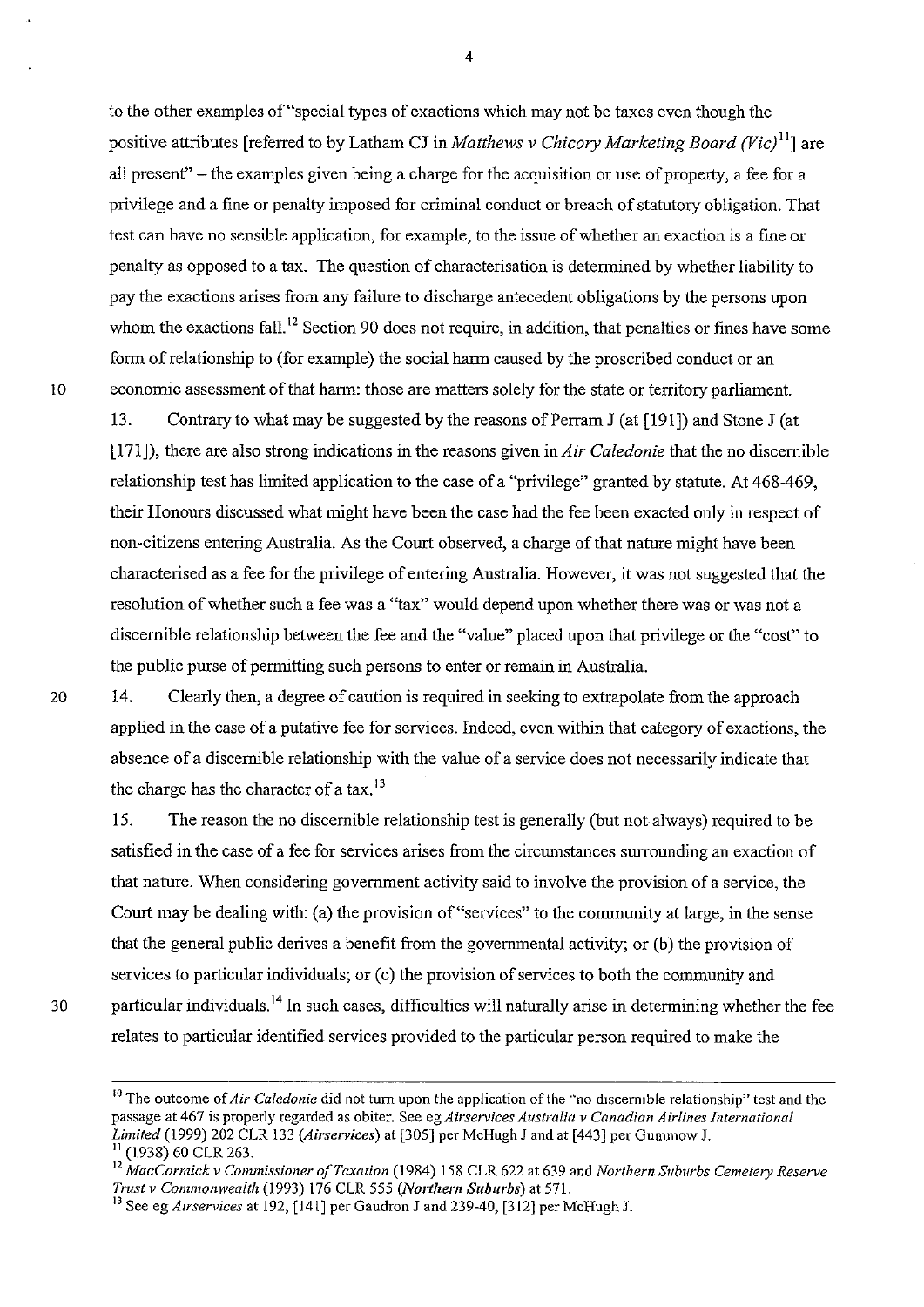payment<sup>15</sup> or is rather levied to defray the general expenses of a public authority charged with the performance of functions which benefit the class of persons from whom it is exacted.<sup>16</sup> Indeed, in *Air Caledonie* the Court observed that in one sense all taxes exacted by a national government and paid into national revenue can be described as "fees for services", in the sense that they are the fees which the resident or visitor is required to pay as the *quid pro quo* for the totality of benefits and services which she or he receives from govermnental sources (at 469). The no discernible relationship test is of utility in determining whether an impugned exaction is a "fee for service" in the narrower sense - that is whether it is *for* a particular service provided to the particular individual, or is instead for the conglomeration of "services" provided by govermnent to the public 10 at large: *Airservices* at 234, [298] per McHugh J.

16. Apart from what was said to be a "comment" made by three justices in *Harper* v *Minister for Sea Fisheries* (1989) 168 CLR 314 *(Harper)*, all of the High Court authorities dealing with the no discernible relationship test (or a test of that nature) do so in the context of charges that were said to be fees for services.<sup>17</sup> Moreover, there are strong indications in some of those authorities that such a test would not have been apposite if the issue involved an exaction defended on the basis that it was a fee for the use or acquisition of property – see in particular *Parton* at  $258^{18}$  and, in a nonconstitutional context, *Marsh v Shire of Serpentine-Jarrahdale* (1966) 120 CLR 572 at 580  $(Marsh)^{19}$ 

17. That is explicable as a matter of principle by reason of the fact that very different 20 considerations apply where the charge is said to be for the acquisition or use of property such as goods or commodities. It will be clear in such a case that the person has obtained something as the *quid pro quo* for the charge, being the relevant proprietary right or right of use. A similar point was made by Brennan J in distinguishing the facts in *Harper* from the franchise cases at 335.5.<sup>20</sup>

20 "[A fee to obtain the privilege in issue in *Harper]* may be distinguished from a fee exacted for a licence merely to do some act which is otherwise prohibited (for example, a fee for a licence to sell liquor) where there is no

<sup>14</sup>*SeeIWv City of Perth* (1997) 191 CLR 1 at 15-16, per Brennan CJ and McHugh J and at 44 per Gummow J. **<sup>15</sup>Or, in the case ofa class** of integrated **services provided to particular group** of users **(as** in *Airservices),* **that the**  charge relates to that discrete class of services.

<sup>16</sup> See *Parton* v *Milk Board* (1949) 80 CLR 229 *(Parton)* at 258-9; *Swift* v *Boyd Parkinson* (1962) 108 CLR 189 *(Swift)* at 200 per Dixon CJ; *Logan Downs Pty Limited* v *Queensland* (1977) 137 CLR 59 *(Logan Downs)* at 63 per Gibbs J16 and *Airservices* at 189-90, [133] per Gaudron J

<sup>17</sup> See eg *Parton* 258-9; *Swift* at 200 per Dixon CJ (with whom Kitto and Windeyer JJ agreed) and at 204 per McTiernan J (in dissent); *Harper* v *Victoria* (1966) 114 CLR 361 at 378; *General Practitioners Society* v *Commonwealth* (1980) 145 CLR 532 *(General Practitioners)* at 562; *Air Caledonie* at 467 and *Airservices* at [92], [135], [141], [314] and [510]-[515]. See also *Logan Downs* at 63 and in a non-constitutional context, *Marsh* v *Shire of Serpentine-Jarrahdale* (1966) 120 CLR 572 at 581.

**<sup>18</sup>"There is nothing comparable with the facilities for which the wharfage rates were imposed in** *Melbourne Harbour Trust Commissioners* v *Colonial Sugar Refining Co Limited* [(1926) VLR 140]". Significantly, in *Melbourne Harbour Trust Commissioners,* the *Melbourne Harbour Trust Act* 1915 (Vic) vested in the Commissioners the whole of the bed and soil and shores ofthe waters of the Port of Melbourne (s. 46) and the exclusive management and control of the port, shipping, wharfs and docks (s. 48).

<sup>&</sup>lt;sup>19</sup> "Here the land from which material may not be taken is private land. It is not in the ownership of the Crown or ofthe Board or Shire. The power to regulate quarrying is not incident to the ownership of the land or of the **material which could be removed therefrom".**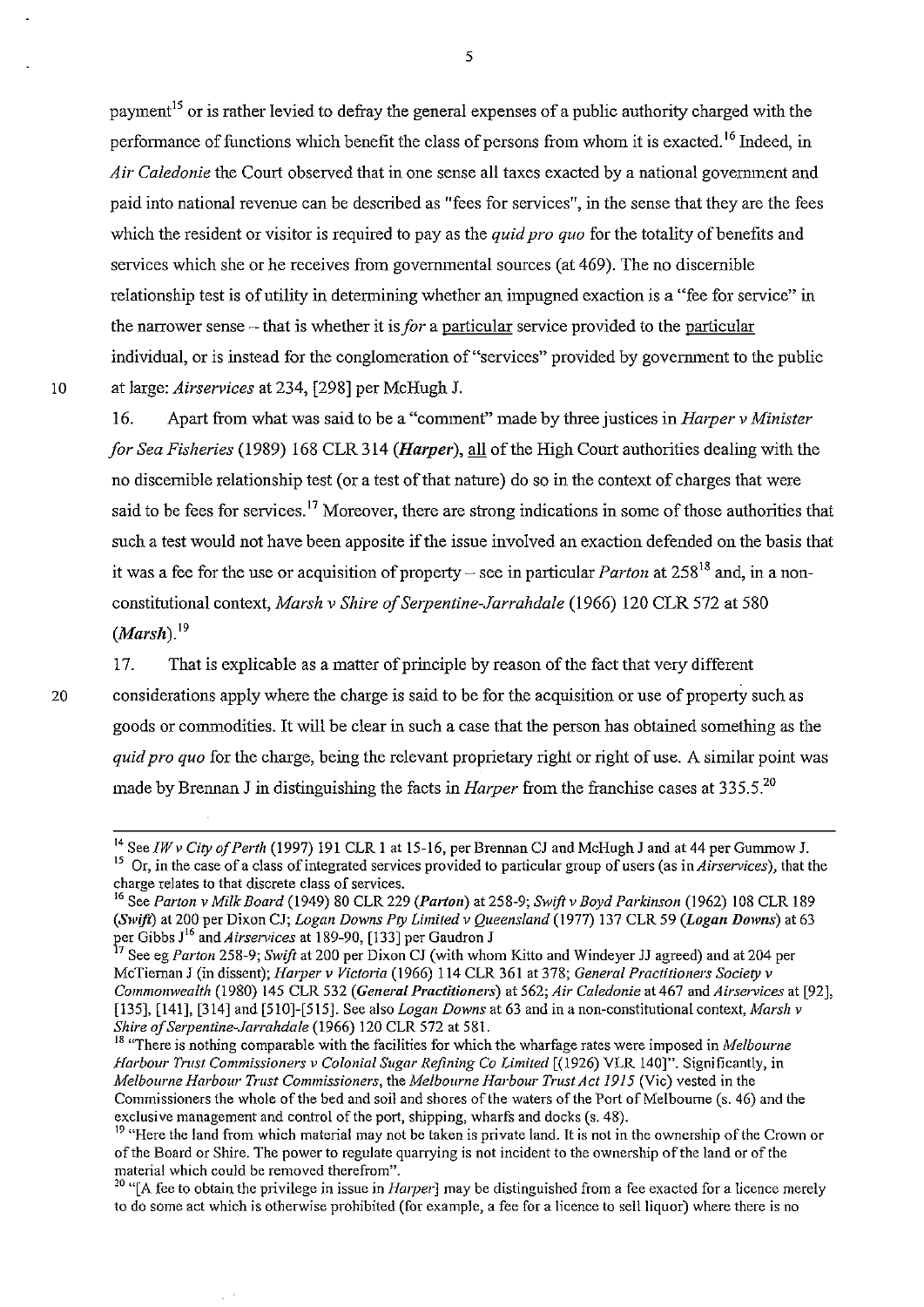18. As such (and unlike a fee for services) no difficulty arises in detennining whether a charge for the acquisition or use of property is an exaction which *isfor* such a right (cf AS [59]). Either a person acquires the relevant proprietary right or right of use or they do not.

6

19. In asserting that the test applies to a fee for the acquisition or use of property (even, it would seem, where the State or Territory is selling such property in competition with private competitors who would be subject to no such limitation), QCC relies principally on *Harper.* However, that authority does not assist it. Four members of the Court in *Harper* held, without qualification, that the relevant exaction was not a tax because it was the *quid pro quo* for the property which was lawfully able be taken under the statutory right or privilege in issue in that case (see Mason CJ, 10 Deane and Gaudron JJ at 325.8) or was a charge for the acquisition of a right akin to property (Brennan J at 335.4). It is clear that those four members of the Court did not see any occasion to consider, in addition, the question of discernible relationship with value. That is unsurprising, given that the obiter comments in *Air Caledonie* (decided the year before) had suggested that that test was to be applied (and applied only) to putative fees for services.

20. It is incorrect to suggest that that omission was explicable on the basis that there was no argument in *Harper* that the fee did not bear a discernible relationship to the cost or value of the goods acquired (contra AS 56). That is plain from the submissions in reply of counsel for the plaintiff.<sup>21</sup> It is also incorrect to suggest that the "discernible relationship to value was made manifest on the face of the legislative measure". For the reasons given below (see at para [31]) any 20 such relationship for at least two of the three years in issue was remote and not at all self evident (contra AS [56]). In those circumstances, had their Honours considered that the "no discernible relationship with value" criterion was of importance, one would have expected them to have addressed that matter. They did not and it is not.

21. True it is that such a fee may nevertheless be characterised as a tax if it is revealed as "a mere device for tax collecting" (see Mason CJ, Deane and Gaudron JJ in *Harper* at 325). But that suggests no more than that a consideration of the substance of a purported charge for the acquisition or use of property may, in a particular case, reveal it as an artifice designed to conceal the imposition of a tax *(Attorney-General for NSW v Homebush Flour Mills (1937)* 56 CLR 390<sup>22</sup> providing a possible example). One does not erect upon that extreme possibility a more general 30 requirement for an examination of discernible relationship with value beyond the case of fees for services (contra AS [56]).

**resource to which a right of access is obtained by payment** of the **fee". Those features distinguish such a case from**  the exaction in issue in *Bath v Alslon* (1988) 165 CLR 411(cf Perram J at [191]).

<sup>&</sup>lt;sup>21</sup> See (disputing any relationship with cost) at 324.7 of the report and the transcript of 7 June 1989 at p 461-2 and (disputing any relationship with value) the transcript of  $7$  June 1989 at p 464-5.

<sup>&</sup>lt;sup>22</sup> The suggestion that the facts of that case are in any way comparable to those of the current matter is incorrect. **For example, nowhere was it suggested in [CM that the vesting provisions in the similarly worded provisions considered in that matter were an "artifice" or a "device".**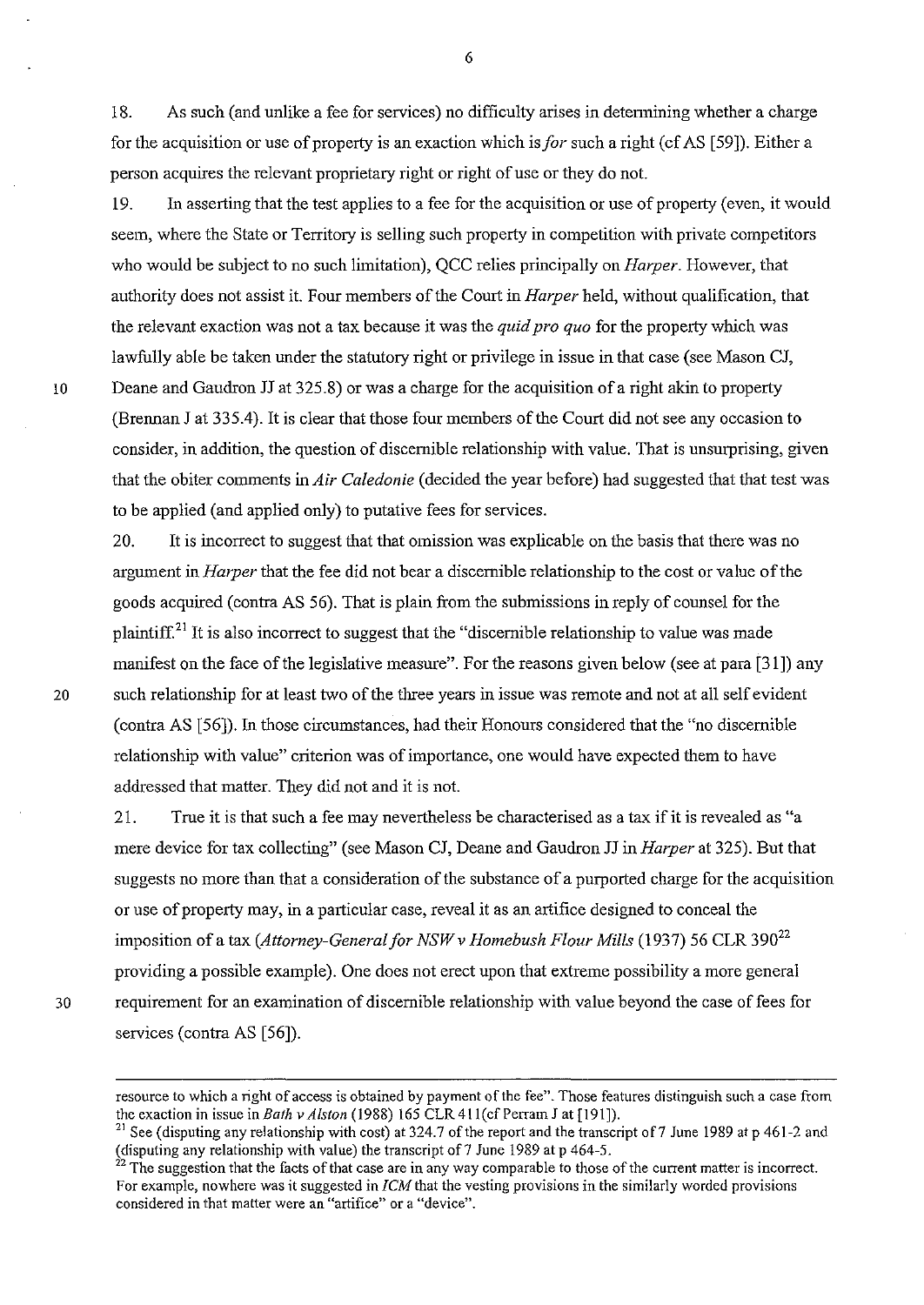22. QCC also seeks to invoke what was said by various members of this Court in *Airservices.*  However, the issues in *Airservices* related to putative fees for services and arose in a specific statutory context - s. 67 of the *Civil Aviation Act 1988* (Cth) required that the amount of the charge in issue be "reasonably related to the expenses incurred in relation to the matter to which the charge relates and ... not be such as to amount to taxation". There was no occasion to reconsider the correctness of what had been decided in *Ha/per.* Hayne J (at [516]) did no more than agree with Gaudron J's reasons for concluding that the impugned determination did not "amount to taxation" within the meaning of that statute. It is an overstatement to suggest that his Honour thereby "referred approvingly" to the reasons ofDawson, Toohey and McHugh JJ in *Harper.* Moreover, 10 McHugh J's reasons in *Airservices* suggest that his participation in the "comment" in *Harper* was premised on the notion that the charge in issue was a putative fee for services: see at 234, [297]. His Honour's discussion of the utility of the discernible relationship test (at [310]-[318]) is also, notably, limited to fees for services.

23. As to what is said by QCC at AS [61]-[62] regarding the object of s. 90, it has never been suggested that s. 90 is directed to preventing States or Territories from charging such amounts as they think fit for their property, whether charging directly or by means of government enterprises which (as here) they own and control (see further below). QCC's contrary submission appears to rest upon a novel and internally contradictory conception of the place of s. 90. On the one hand, QCC appears to suggest that s. 90 is directed to the fostering or protection of a particular type of 20 national market - a free market or *laissez-faire* economy, which is threatened by ongoing State and Territory control of natural resources (see particularly AS 61and 62.2). However, as was made clear in *Betfair Pty Limited* v *Western Australia* (2008) 234 CLR 418, ss. 90 and 92 are rather directed to the distinctly different object of implementing a particular scheme of political economy,  $^{23}$  focussed upon the preservation of national unity. It is difficult to see how that object necessitates a construction of s. 90 which would fundamentally alter matters such as the capacity of the States and Territories to exact a royalty, a capacity which appears to have been assumed to exist (notwithstanding s. 90) in *Harper.* On the other hand, QCC's submissions may suggest that s. 90 is in fact concerned with the development of "command economy" markets for resources in which the Commonwealth sets the price, perhaps buttressed by the use of its powers under s. 51(xxxi) to 30 compel reluctant States or Territories to "sell" into those markets. It seems unlikely that the object of preserving national unity would be much advanced by permitting the States and Territories to be placed in that bind, in which the Commonwealth may prohibit them from keeping their natural resources, whilst simultaneously dictating that they not be sold higher than a particular price (perhaps with some form of knock on effect upon the guarantee of just terms). *Resolution of the current matter* if *the discemible relationship test* is *limited to services*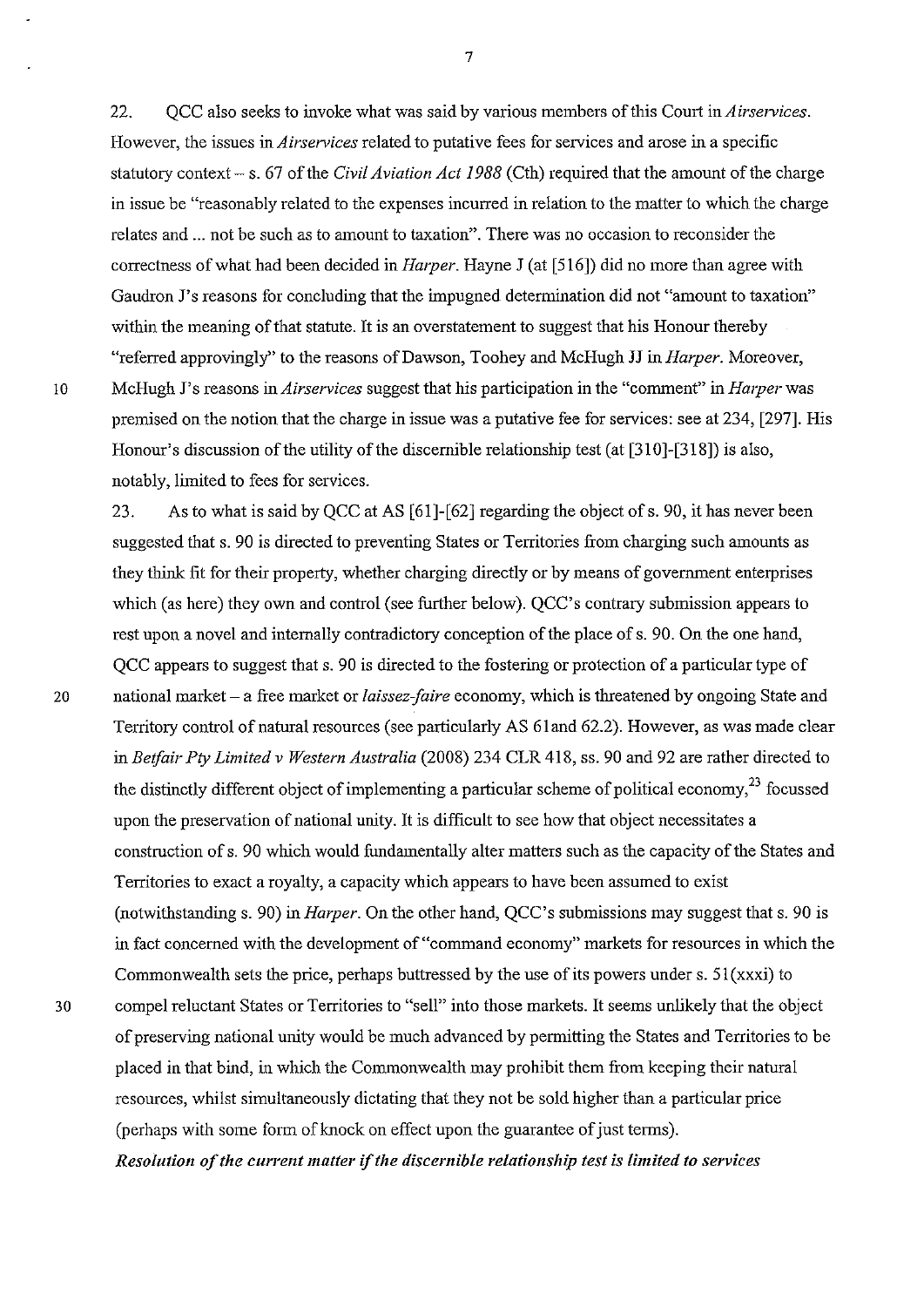24. If ACTEW is correct in submitting that, at best, the "no discernible relationship test" may in some cases provide a partial guide to detennining whether a fee for services is a tax, the resolution of the issues in this part of QCC's appeal are straightforward. The WAC may be characterised as a fee for one or more of the valuable rights identified in paras 1.1-.1.4 of ACTEW's notice of contention  $(N_0C)^{24}$ 

25. The primary judge found that all water in the Territory and in the Googong Dam is vested in the ACT, which may exercise "full dominion" over that resource and has the exclusive right to its use and control: at [100]. None of those findings are challenged by QCC. The primary judge also concluded that those interests were "more direct than the interest and role of the Tasmanian 10 government" in *Harper.* Indeed, *ICM* may suggest that the effect of the Water Acts was to vest all common law rights in water in the  $ACT<sup>25</sup>$  In such circumstances, the WAC as it applies to that water is properly characterised as a fee for the use or acquisition of property or as a charge akin to price of a profit a prendre: *Harper* at 325 per Mason, Deane and Gaudron JJ and at 333-4 and 335.4 per Brennan J and see grounds 1.1 and 1.4 of ACTEW's NoC.

26. Alternatively, if the peculiar nature of water suggests that such proprietary analogies are in fact inapposite,26 the W AC is readily accommodated within what was decided in *Harper* for the following reasons: first, the ACT has restricted use of the resource to the exclusive but controlled preserve ofthose who hold licences; secondly, but for that restriction, the resource would be available for exploitation by the public (water being a common resource: see again *ICM* at [55] and 20 [73]); thirdly, ACTEW (and QCC) are users of that resource; and fourthly, the WAC is an important part of a legislative scheme directed to the management of the use of that resource – see the subrnissions above regarding the Water Acts and the manner in which the W AC fits within

those statutory schemes. Accordingly, the W AC (including when levied at a rate above 25 cents per kilolitre) is properly regarded as the *quid pro quo* for the right which ACTEW obtains to take water which the Water Act licences have conferred upon it: *Harper* at 325 per Mason, Deane and Gaudron JJ and 334-335 per Brennan J and see paras 1.2 and 1.3 of the NoC.

27. Either way, it is clear that ACTEW has obtained something of value in exchange *for* the WAC, being the relevant proprietary right or right of use. There is thus no utility in seeking to apply the "no discernible relationship" test, being a test which may be of assistance in resolving that issue 30 in the more difficult case of putative fees for services. If that be accepted, it follows that the W AC is not a tax and the appeal should be dismissed.

 $^{25}$  See at [54] per French CJ, Gummow and Crennan JJ.

<sup>23</sup> See at [22]-[23] and [37]-[39].

<sup>&</sup>lt;sup>24</sup> While those matters accord broadly with the reasons of Keane CJ, it is (as submitted above) not entirely clear **that his Honour's reasons represent the ratio decidendi** of the **Full Court in light** of the **differing emphasis in**  reasons of Stone J. That is why those matters are included in the NoC.

<sup>&</sup>lt;sup>26</sup> See the reasons of Stone J at [161]-[168] and of Perram J at [184] and [199]-[201] and the authorities to which **their Honours refer.**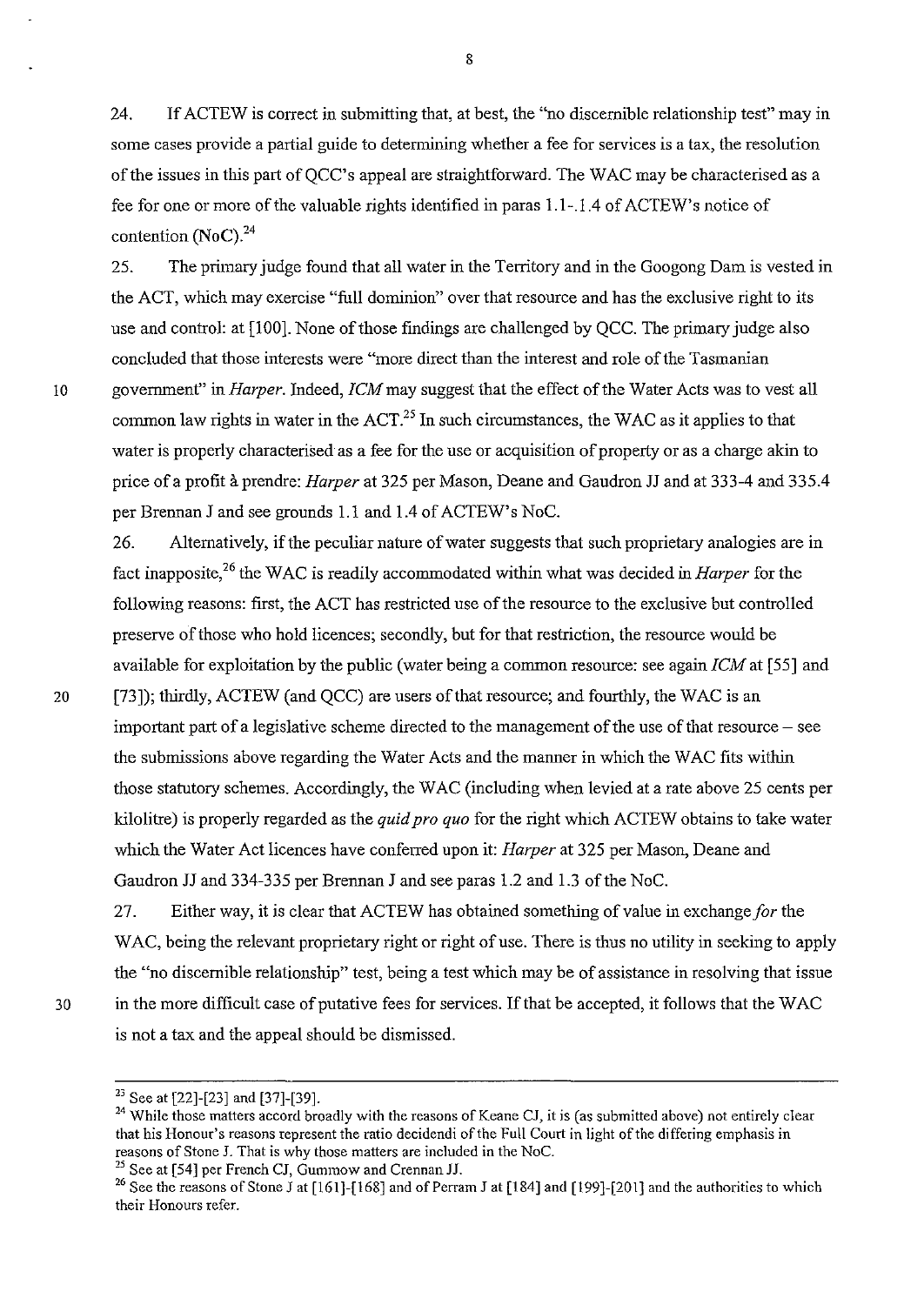28. Indeed, the position may be even clearer in the current matter, in that the WAC is more obviously in the nature of a royalty than the exaction in issue in *Ha/per* (see NoC 1.4). It is apparent that the plaintiff in *Harper* (and, by inference, the Court) proceeded on the basis that if the charge was in fact a royalty, then it was clearly not a tax.<sup>27</sup> Brennan J seemingly accepted that proposition in terms at  $333^{28}$  Indeed, as Perram J noted (at [203]) in the Full Court, there are considerable difficulties with the proposition that royalties for the right to extract state owned resources, to the extent they contain an element of a monopoly rent, are duties of excise.<sup>29</sup> Yet, QCC embraces that radical development, which is the logical endpoint of its argument: AS [61]- [62]. ACTEW submits that, in fact, those matters in fact point to the irrelevance of the "no ID discernible relationship" test as regards exactions other than fees for services, including royalties (see Perram J at [203]). Returning to *Harper,* the plaintiffs argument was that the exaction was not a royalty, by reason of the fact that the State did not own the resource (see eg at 319, transcript 6 June 1989 pp351-2). Whether that be right or wrong,<sup>30</sup> the position is quite different here where all relevant rights which could be said to be the subject of a grant made in connection with the payment of a royalty have been vested in the Territory.<sup>31</sup>

*Even* if *the "no discernible relationship with value" test is to be applied in the current matter, the WAC* was not on that analysis a tax

29. To the extent that such an analysis is required, the primary judge and Keane CJ and Stone J correctly concluded that the WAC (as levied at amounts greater than 25 cents per kilolitre) is not a 20 tax because it could not be said that there was no discernible relationship with the value of what is acquired.

30. As QCC correctly accepts (at AS[75]), a broad approach is necessary in that regard. An attempt to apply a finely attuned eye to the balancing of value and the quantum of the charge is plainly inappropriate given that one is not dealing with bright line distinctions: *Harper* at 337. However, the authorities go considerably further than that. First, it is plain (see the word "may" in the reasons ofDawson, Toohey and McHugh JJ in *Harper)* that the absence ofa discernible relationship with value is at most a relevant factor and not a detenninative one. Secondly, related to the first proposition, the absence of any such relationship may be of very little moment, depending

<sup>&</sup>lt;sup>27</sup> See the submissions of the plaintiff recorded at 319 and 324 of the report, the transcript of 6 June 1989 at pp 351-353 and the transcript of? June 1989 at pp 458-9.

<sup>&</sup>lt;sup>28</sup> "A royalty, in the sense of a payment made to the owner of land for the right to take away things which are part **of or attached to the soil ... 1s not a tax and, not being a tax, cannot be a duty of excise". It is apparent that his Honour was not, at that point, merely reciting the argument of the defendant.** 

<sup>&</sup>lt;sup>29</sup> See eg the *Mining Act 1992* (NSW); the *Forestry Act 1916* (NSW); the *Mining Act 1978* (WA); the *Mineral Royalty Act* 1982 (NT); the *Mining Act 1971* (SA) and the *Mining Regulations* 1998 (SA); the *Mineral Resources Act* 1989 (QLD); the *Petroleum and Gas (Production and Safety) Act 2004* (QLD); the *Mineral Resources (Sustainable Development) Act 1990* (Vic) and the *Mineral Resources Development Act* 1995 (Tas).

<sup>&</sup>lt;sup>30</sup> See as to the nature of a royalty, *Australian Tape Manufacturers Association Ltd v Commonwealth* (1993) 176 CLR 480 at 497,517-8 and 530-1 and *Slan/on* v *Federal Commissioner of Taxation* (1955) 92 CLR, at 641-2.

<sup>31</sup> See, again, *[CM* at [54], [116] and [146] and cfthe position in *Harper* as described by Brennan J at 334.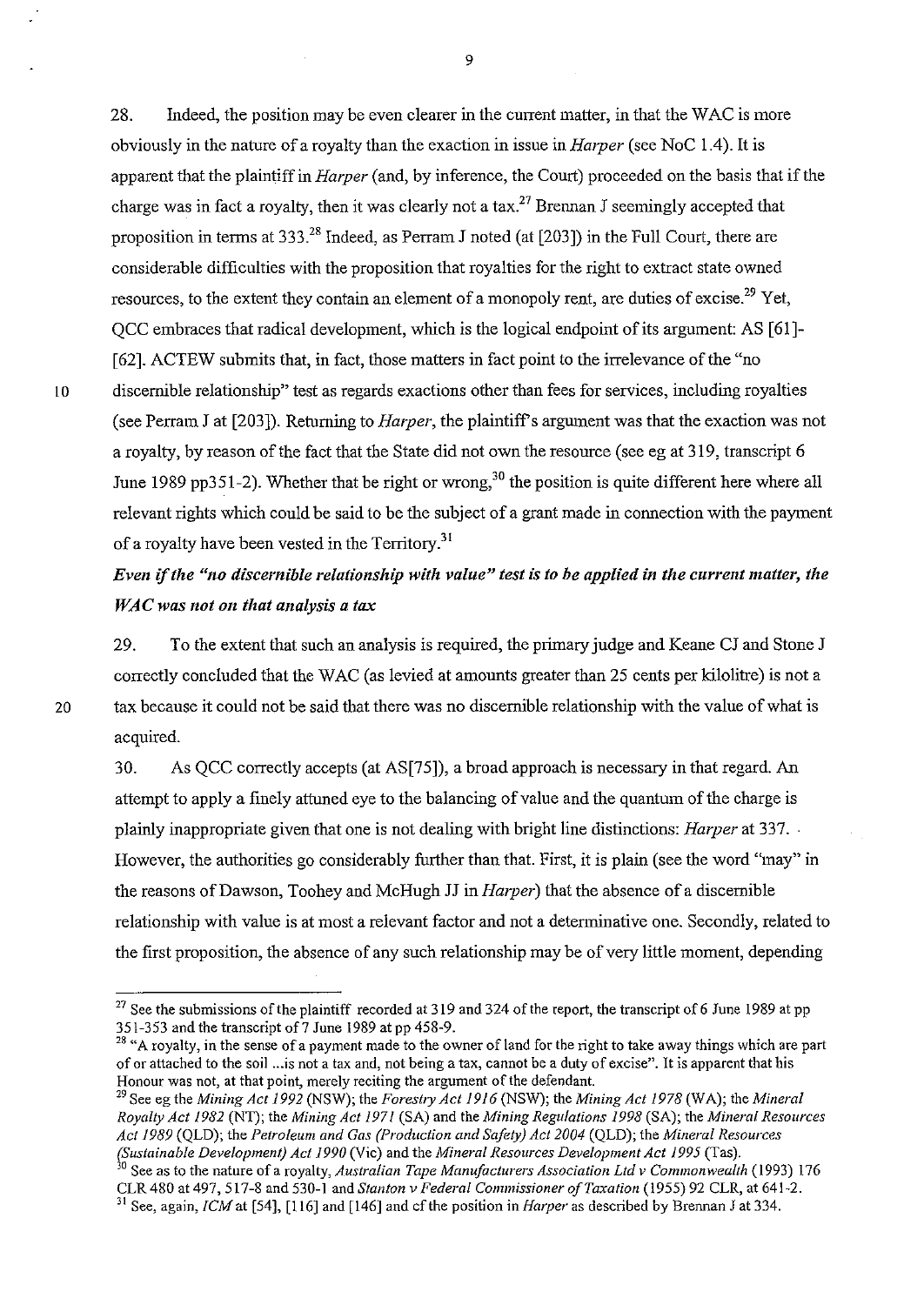upon the context: see *Airservices* at 191-2, [139]-[141], per Gaudron J; at 234, [298] per McHugh J and at 286, [457] per Gummow J. See also *Marsh* at 581.

31. Thirdly, as submitted above, the real inquiry (which is potentially obscured by an overly literal or strict application of a discernible relationship test) remains whether the exaction can be said to be a fee *for* the provision of the service or use or acquisition of property: *Airservices* at 234, [298] per McHugh J. So understood, the relationship between cost and value need only be "discernible" in the sense of "evident" or capable of being recognised.<sup>32</sup> The corollary is that, provided that there is some form of relationship between the exaction and cost or value, the conclusion that there is "no discernible relationship with value" will be excluded.<sup>33</sup> It is important, 10 in that regard, that the test is expressed in the negative - "no discernible relationshlp": *Air Caledonie* at 467. That is, it must be impossible for the Court to discern any form of relationship at all.

32. Those propositions are best illustrated by the facts of *Harper* itself (upon which QCC places great store). At the time of the events which prompted the litigation in *Harper* the licence fee was not one which bore an obvious relationship to the value of what was acquired.<sup>34</sup> Nor did it bear any relationship to any costs incurred by government in maintaining the resource (eg the costs of husbandry or research referred to by counsel for the plaintiff). Rather, flat fees were levied on two bases: \$28,200 where the quantity of abalone authorised to be taken did not exceed 15 tonnes and \$40,000 where the licence authorised the taking of abalone exceeding that tonnage.<sup>35</sup> As Keane CJ 20 observed in the Full Court (at [72]), that suggests that even the "most exiguous" relationship will suffice to exclude the conclusion that there is "no discernible relationship".

33. Having regard to those matters, the suggestion that there is no discernible relationship with value is readily rebutted in the present matter.

34. Some indication of the "value" of goods (to the extent water is aptly so described) may be found in the formulation in *Spencer* v *The Commonwealth* (1907) 5 CLR 418 at 432 436-437 and 440 et seq - that is, what a willing purchaser will pay and what a not unwilling vendor will receive for the property, or its "market value".<sup>36</sup> The uncontroverted evidence of Mr Knee indicated that, if ACTEW were to obtain water from alternative sources, it would have to pay an amount higher than or comparable to that which it has paid the  $ACT.^{37}$  So too would  $OCC.^{38}$  Furthermore, the demand 30 for water is price inelastic; that is, ACTEW's customers and therefore ACTEW would be willing to

<sup>32</sup> See by way of analogy *Marsh* v *Shire of Serpentine-Jarrahdale* (1966) 120 CLR 572 at 581 per Barwick CL

*<sup>33</sup> Harper* v *Victoria* (1966) 114 CLR 361 at 378.

<sup>&</sup>lt;sup>34</sup> Cf the terms of reg 17A as it applied before 9 December 1987 and during the period 9 December 1987-13 December 1988, as extracted in the reasons of Brennan J at 326-7.

<sup>&</sup>lt;sup>35</sup> See reg 17A as it applied after 13 December 1988, as extracted in the reasons of Brennan J at 328. It is apparent that the discussion ofthat regulation in *Airservices* (see at [297]-[298] per McHugh J and at [447] per Gummow J) relates to reg 17A as it applied from 9 December 1987 to 13 December 1988.

**<sup>36</sup> See** *A irservices* **at [444], per Gummow 1 and the authorities to which his Honour there referred.** 

 $37$  See para 37 of his affidavit of 29.08.08 and paras 2-10 of his affidavit of 05.02.09.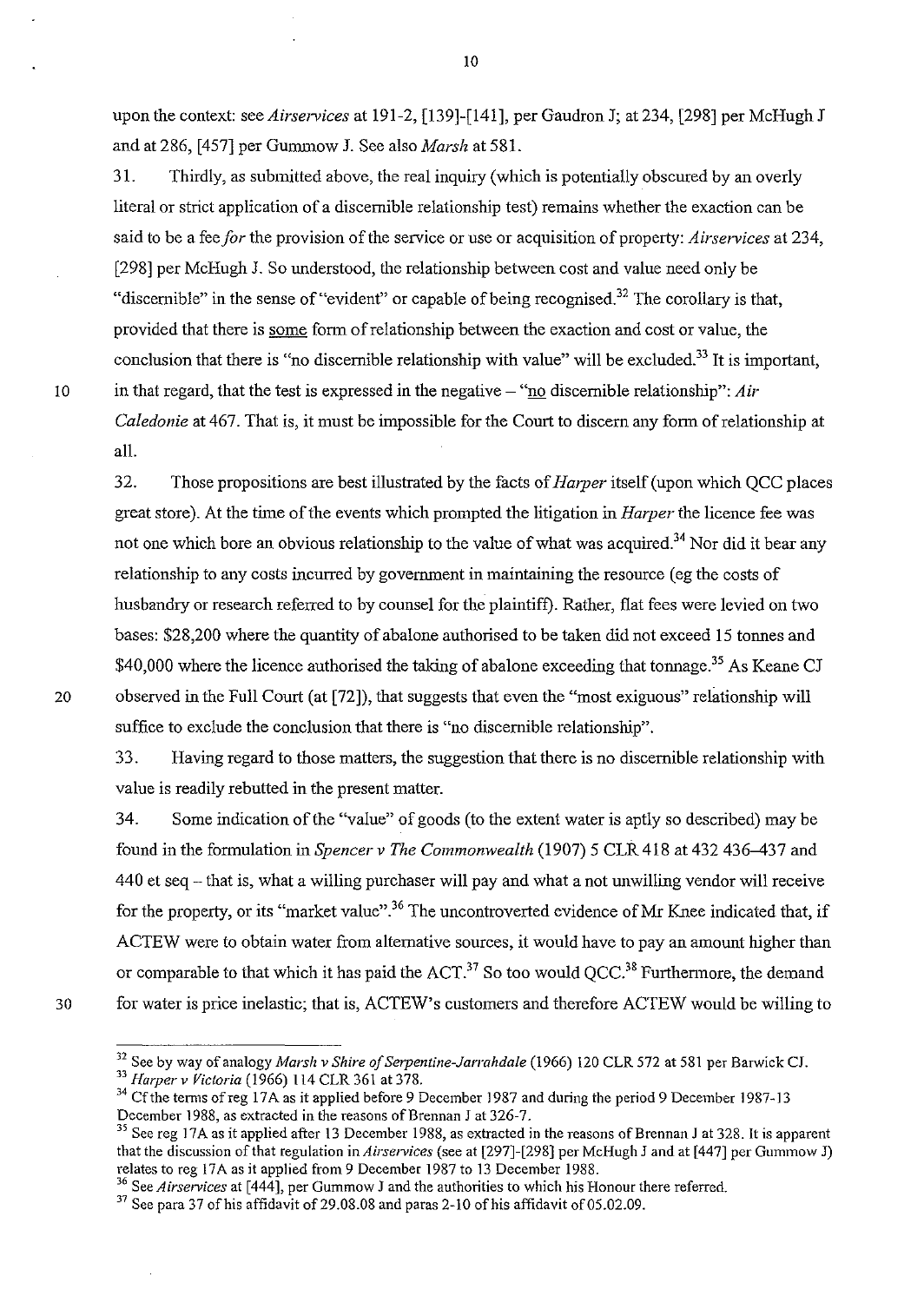pay more for water than they have paid. Indeed, the customers of QCC already pay more than QCC nays to ACTEW.<sup>39</sup> Accordingly, even if the value of water in the Queanbeyan/ACT region is assessed solely by reference to the market value for supply of water in the ACT region, the WAC was less than or comparable to value.<sup>40</sup>

35. However, the concept of "value" in the current context is not restricted to market value consideration may also be had to non-market values,<sup>41</sup> which may involve the weighing of social, political, economic and environmental considerations. As such, a price incorporating an element determined by government to more fully reflect the "true economic value"<sup>42</sup> of a scarce resource will, even if it exceeds the price currently paid in the market, have a relationship with the value of 10 that resource. As QCC accepted,<sup>43</sup> the "genuine assessment" of the ACT government was that the impugned increase in the W AC was justified on that basis. To deny to the States and Territories the power to charge for water on that basis (or the power to alter those charges over time) would put a significant dent in the regime which has been developed for the management and conservation of water in Australia, a regime which, as this Court observed in *ICM,* has its roots in pre-federation water legislation and has been evolving since.<sup>44</sup> That such matters are included in the concept of value seemed to be accepted by Dawson, Toohey and McHugh JJ in *Harper* at 336, where their Honours said:

> In discerning that relationship, it is significant that abalone constitute a finite but renewable resource which cannot be subjected to unrestricted commercial exploitation without endangering its continued existence.

36. Relevantly, in that regard, in setting the amount of the W AC the Minister was required or at least permitted to take into account matters such as environmental protection, resource management and the importance of ensuring that there is sufficient water to meet the reasonably foreseeable needs of future generations (see the objects in s. 6 of the 2007 Water Act) as well as the broader object underlying the Act, being to control access to a comparatively scarce and important resource (see above). It is, of course, possible that a fee taking into account such matters might be set at so high a level so as to indicate that there is no discernible relationship with those broader notions of value.45 In *Harper,* Dawson, Toohey and McHugh JJ observed that such a charge would not avoid invalidity "merely" because it serves the purpose of conserving a natural public resource. However,

 $38$  See para 48 of the affidavit of Mr Fogarty of 26.05.08.

<sup>&</sup>lt;sup>39</sup> Mr Fogarty's evidence at transcript p 130, lines 16-21.

<sup>40</sup> See the figures in table I and table 2 of Knee affidavit 05.02.09.

<sup>41</sup>See eg the reasons of Gummow J in *Airservices* at [447], referring to *Harper* and the possibility of having regard **to "non-market values".** 

<sup>&</sup>lt;sup>42</sup> See the 2006-7 ACT Budget Papers, which Keane CJ extracted at [33] and to which Stone J referred at [175].

<sup>&</sup>lt;sup>43</sup> See the reasons of Keane CJ at  $\overline{[34]}$ .

<sup>44</sup> See, in that regard, Gardner et al *Water Resources Law,* LexisNexis Butterworths Australia (2009) at p44 (para **3.13) and clause 73** of the *Intergovernmental Agreement on a National Water Initiative* **(being the** 

intergovernmental agreement referred to in s4 of the *National Water Commission Act 2004* (Cth) – see also the references to that agreement in  $ICM$  at [12], [15] and [95]).

<sup>45</sup> As Stone J observed at [175], referring to *Hematite* as an analogy.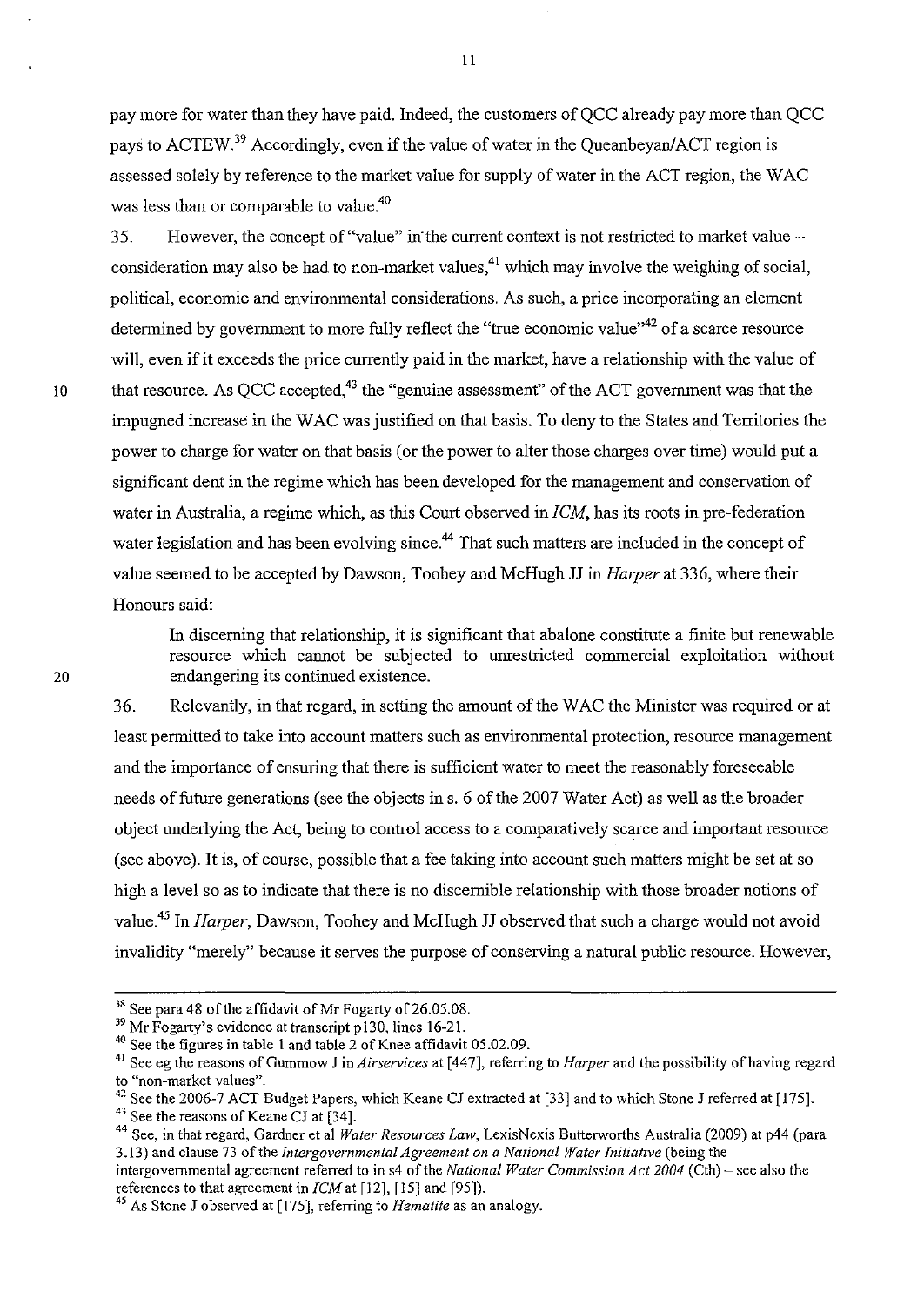in the sentence innnediately preceding, their Honours had made clear that in that area of discourse, one is necessarily dealing with distinctions that are often difficult to draw. Beyond matters of broad impression, that involves questions which are, in their minutiae, primarily a matter of govenunent policy and which do not govem validity: see *[CM* at [90] per Hayne, Kiefel and Bell JJ and (in the Full Court) Keane *Cl* at [93]-[94]. The magnitude of the fee in the current matter was not such that it was impossible to discern a relationship with those broader notions of value.

37. A clear example of the difficulties that might otherwise arise is the debate QCC seeks to have the Court enter regarding the efficacy of demand management through the application of a fee as compared to water restrictions (see AS [92]-[96]). The issue of whether s. 90 is engaged is not 10 determined by the question of whether the use of a fee as part of a "system for preserving a natural resource<sup>,46</sup> is the most effective or efficient means of achieving those ends. Indeed, there is no reason that the ACT might not legitimately seek to address demand through a combination of water restrictions and a pricing regime, just as, in *Harper*, the Tasmanian legislature applied a quota and a licence fee -see at 326.47 Nowhere was it suggested in *Harper* that the fee was only valid to the extent that the quota did not provide an effective alternative (contra AS 96.2).

### *Monopoly power*

38. QCC argues that it is necessary to bring to account the fact that the prices in the local market for water are distorted as a result of the ACT's exercise of "monopoly power". It asserts that, in those circumstances, value is to be assessed, primarily, by reference to cost (referring to 20 what was said by McHugh and Gunnnow JJ in *Airservices):* AS [64]-[74]. There are a number of difficulties with that argument.

39. First, the matters in issue here are quite different to the air traffic services and other services provided by the Civil Aviation Authority. Those were services which an aircraft operator was required by law to acquire if she or he wished to fly in Australian airspace: see eg at 232, [289] per McHugh *1* and the provisions to which his Honour referred. In contrast, as Keane *Cl* observed at [74]-[75], there was no legal obligation upon ACTEW to acquire water from the ACT if it wished to supply water to QCC and consumers in the ACT. That it may be uneconomical to do so says no more than that the WAC is not set so high as to lead to ACTEW, QCC and other consumers making a rational economic choice to acquire their water from elsewhere. But the making of such choices is 30 precisely the behaviour which takes place in a market and from which value is relevantly "discerned". A market, in that sense, is the field of actual and potential interactions between producers and consumers where, given the right incentive (including a change in price), substitution will occur: see eg *Boral Besser Masonry Ltd v ACCC* (2003) 215 CLR 374 at [252] per McHugh J.

In the current matter, the potential for supply side substitution and thus competition clearly exists

<sup>46</sup> *Harper* at 325 per Mason CJ, Deane and Gaudron JJ.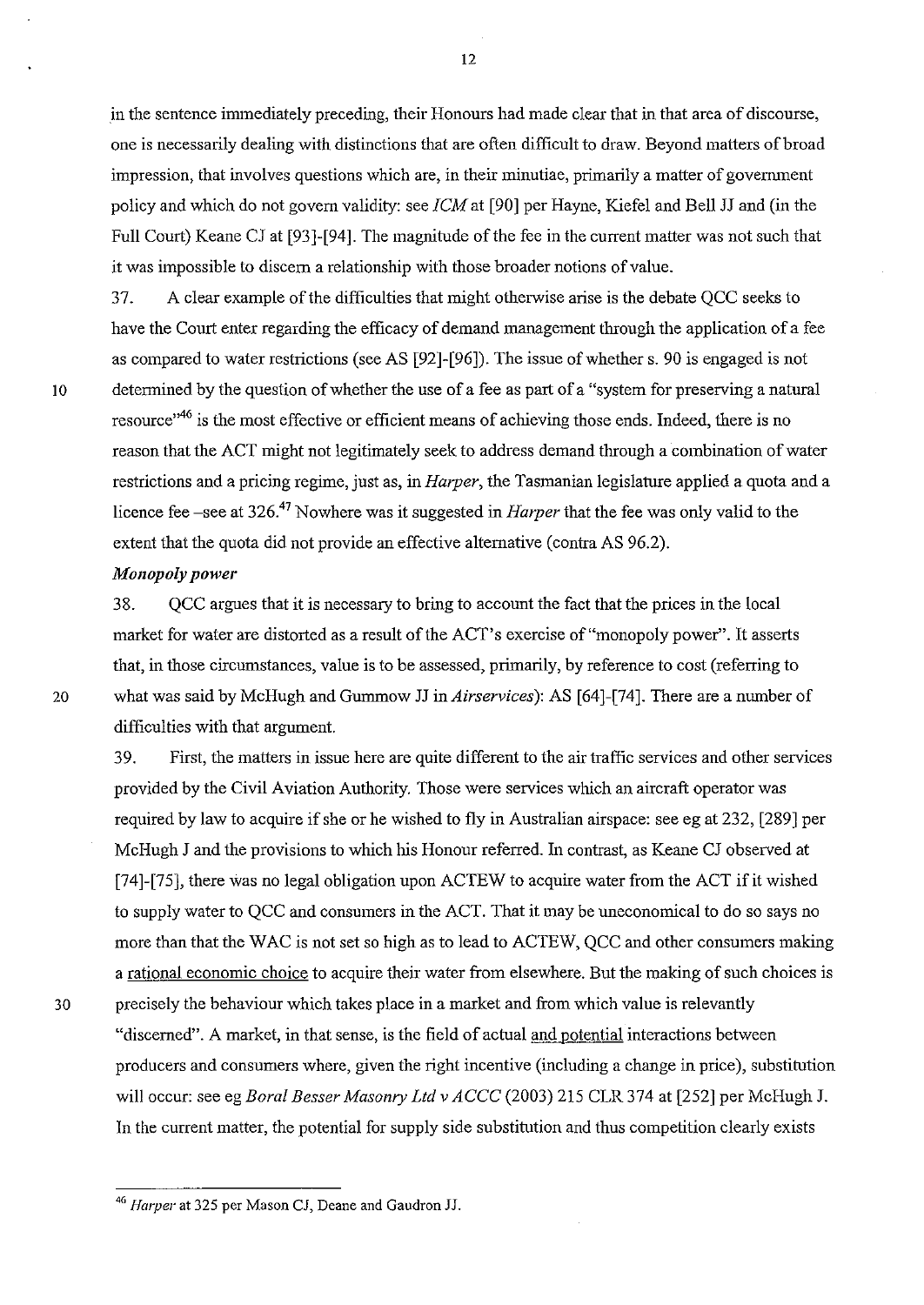(cf *AiI'services* at [299] per McHugh J), notwithstanding the fact that (in light of the current price of water) no-one on the demand side has yet availed themselves of those alternatives. Formidable barriers to entry do not deprive the prices charged in a market of their capacity to measure the value of the goods in question.

40. Gummow J's reference in *Airservices* at [444] to an "efficient market" is not to be misunderstood as a market free from any fonn of distorting influence. As noted above, the creation of such markets is not the object of s. 90. Further, as is clear from the authorities to which his Honour referred.<sup>48</sup> that term was used in the economic sense of a market in which all buyers and sellers have access to all currently available information that affects the property. The market 10 described above plainly falls within that description and provides an appropriate basis for determining value.

41. Second, and in any event, the appellant's argument is founded upon a non sequitur. It does not follow, from the proposition that a charge reflects the exercise of monopoly power, that it thereby ceases to have a relationship with the value of what is obtained. As Keane CJ observed, it is nevertheless the case that there exists a "relationship" between the price the seller seeks and the price the buyer is willing to pay, being a relationship which persists up to the point at which an inelastic demand curve turns against the seller.

42. Third, the lack of a discernible relationship with value (if there be none) in the case of a natural monopoly does not necessarily indicate that the charge has the character of a tax: see 20 McHugh J in *Airservices* at 239-40, [312]. Here, as there (see at [313]-[314]), there are a number of broader matters in the surrounding circumstances and statutory context which pointed to the WAC not being a tax. The most significant of those is the fact that water is a "common resource" or "common property",<sup>49</sup> vested in the ACT for the common benefit of the public. The WAC is simply the "price" exacted by the public, through its laws, for the appropriation of that resource: *Harper* at 325 per Mason, Deane and Gaudron JJ. It is not at all apparent why, in setting that "price", the ACT (on behalf of the public) should be limited in its capacity to realise the value of such an asset, where a private citizen would not be subject to any such constraint. Indeed, even in the case of a compulsory exaction in the form of a fee for services, there is no prohibition against such a fee including an element of profit margin: *Airservices* at 172, [72] per Gleeson CJ and Kirby.<sup>50</sup> As 30 Perram J noted at [193], there are some difficulties in accepting that proposition and yet insisting that any such margin be limited to a reasonable rate of return. It is unlikely that the gauging of reasonable rates of return by a court would be the means by which a mineral royalty demanded by a State was either a lawful price charged by an owner or an unlawful excise.

 $47$  Note also that Dawson, Toohey and McHugh JJ specifically referred to the availability of alternative means of protecting resources (at 337).

<sup>48</sup> Note particularly *Kenny* & *Good v MGICA* (1992) *Lld* (1999) 199 CLR413 at 436, [50] per McHugh *l.* 

<sup>49</sup> See *[CM* at [55] and [73] per French *Cl,* Gummow and Crennan 11 [109] per Hayne, Bell and Kiefel JJ.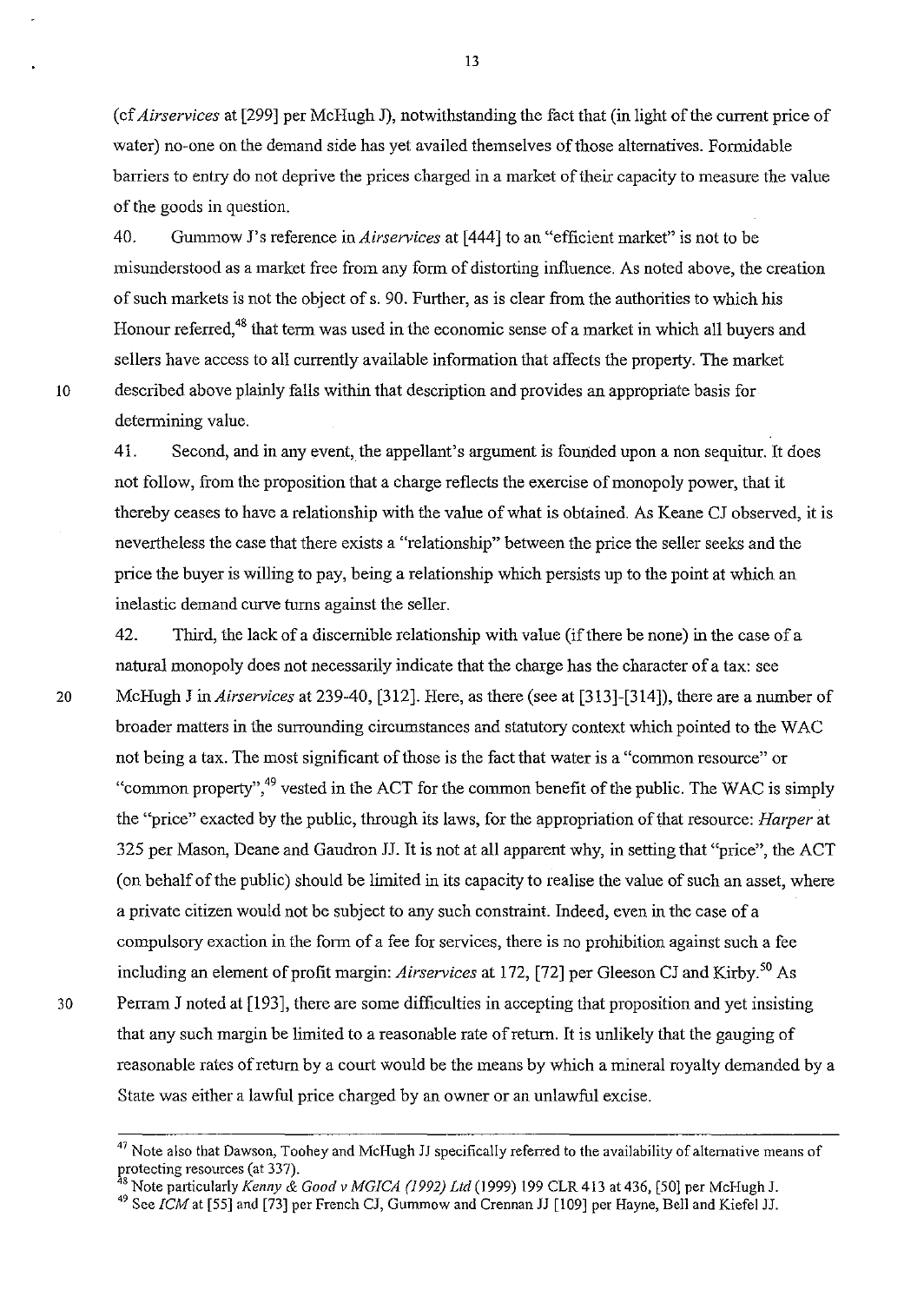### *Value determined by reference to an unrelated market?*

43. QCC also argues that market value, to the extent it is taken into account, is to be established by reference to "temporary trades" in the market regulated by the *Murrumbidgee Regulated River Water Sharing Plan 2003* (NSW). That evidence was part of the report of Professor Grafton, an expert economist called by the ACT. ACTEW's position is and was that that evidence (and the evidence of OCC's expert, Dr Beare) is entirely irrelevant to the issues in these proceedings.<sup>51</sup> In any event, there are a number of difficulties with QCC's reliance on that material.

44. First, as Mr Knee explained,<sup>52</sup> ACTEW is unlikely to purchase temporary entitlements if it were to obtain water from an alternative source. ACTEW would be more likely to purchase "high 10 security water entitlements". Mr Knee used the prices for that species of water entitlement in his analysis, which, as noted above, led him to conclude that ACTEW would pay an amount higher than or comparable to the W AC. Secondly, it is not at all apparent why one would seek to derive value from an unrelated downstream market, where one has evidence of value from the actual market in question (see above). Thirdly, even if regard is had to that evidence, it suggests that the price of water is highly volatile and increased by approximately 25 cents over a two year time period, being a fourteen fold increase (see the prices referred to in AS [80]-[81]). In those circumstances, it cannot be the case that the increase in the W AC (by a similar amount) lacks any discernible relationship with value. Quite apart from the broad brush approach required in connection with the "no discernible relationship" test, "market value" is itself a concept involving 20 the use of assumptions, making it unlikely that it will reflect "true value with nicety".<sup>53</sup> The validity ofthe determination could not depend upon the Minister studiously following or anticipating the fluctuating market put forward by QCC as the appropriate measure of value.

## *Cost analysis*

45. QCC also says that the absence of discernible relationship with value may be demonstrated by having regard to the analysis and recommendations of the Independent Pricing and Regulatory Commission and those of its successor, being the Independent Competition and Regulatory Commission. QCC draws particular attention to the fact that the ACT increased the quantum of the WAC from the amount recommended by those agencies, without undertaking any further analysis of costs of lIse of the resource.

30

46. QCC seeks to support that submission by drawing an analogy with *Harper* (AS [88]). However, properly analysed, *Harper* supports the contrary proposition. In increasing the 1987/8 fee of \$18,079 to a flat fee of to \$40,000 in 1988/9, the Tasmanian government departed from a fee which did expressly relate to market value (see the formula for the 1987/8 fee on p327 in the

<sup>50</sup> Note also McHugh J at [317] and Gummow J at [450].

<sup>&</sup>lt;sup>51</sup> As are the submissions on that material at AS [92]-[105].

<sup>52</sup> In paragraph [8] of his affidavit of 5 February 2009.

<sup>53</sup> See, referring to *United States v Miller* (1943) 317 US 369 at 374, Gummow J in *Airservices* at footnote 404.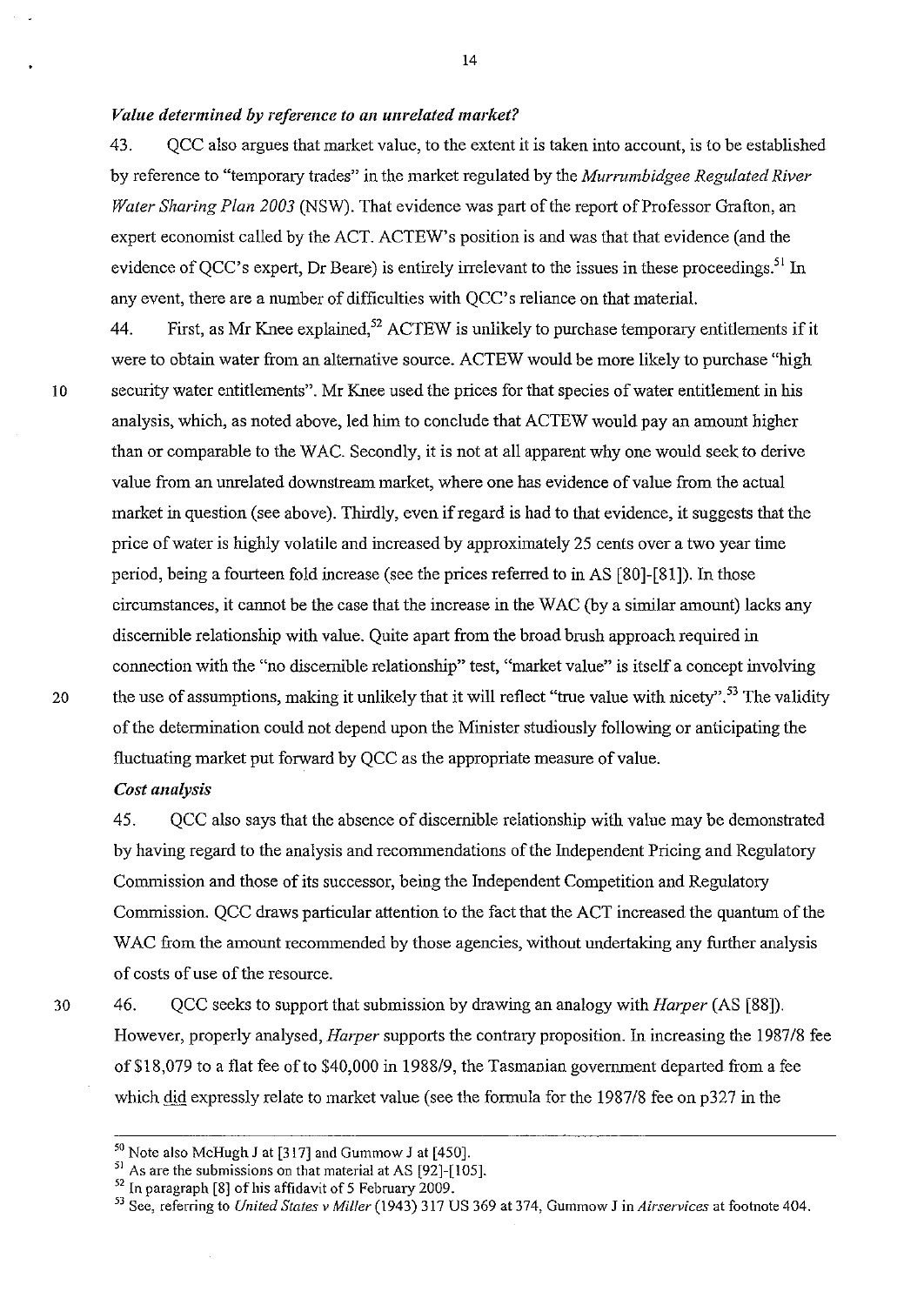reasons of Brennan J), in favour of the flat fee structure described above (see para [32]). Nothing on the face of the later measure revealed any connection between the doubled fee and the value of what was being acquired (contra AS [88]). Nor, it would seem, did Tasmania seek to justify that twofold increase from a fee on its face based upon market value by reference to any "careful and independent" analysis of underlying costs or value. No member of the Court suggested that those circumstances indicated that there was no longer a discernible relationship with value. The Minister in the current matter was similarly not bound to act upon the recommendations or analysis of the ICRC/IP ARC; to continue to act upon such recommendations until she or he obtained an updated analysis; to justify any departure from those recommendations; or to seek to relate any increase to 10 the earlier calculations of those bodies (contra AS [87], [89]). To submit otherwise misunderstands the locus of decision making relevant to the current matter.

47. In addition, as regards the issue of cost, QCC points to the fact that a higher rate of W AC applies to water taken for urban water supply than taken for other purposes (that is, bores and other small scale water extraction facilities on farms): AS [91]. However, as Gleeson CJ and Kirby J pointed out in *Airservices* at 177-8, [89]: "In Australia, postal services, transportation services, educational services, and health services, amongst others, and many facilities, are provided by governments, or government instrumentalities, in circumstances where charges are imposed which take account of such factors as price sensitivity or capacity to pay, or which seek to equalise costs between, for example, rural and urban consumers ... " (emphasis added). In setting the amount of 20 the W AC, the Minister was quite entitled to have regard to such matters, particularly given that the objects of the Water Acts included that of ensuring "that management and use of the water resources of the Territory sustain the physical, economic and social wellbeing of the people of the  $ACT"$ .  $54$ 

#### B. Not a tax because it was not a compulsory exaction

48. By ground 1.7 of its notice of contention, ACTEW contends that the water abstraction charge was not a tax because ACTEW was not in any relevant sense compelled to acquire water from the ACT. This Court is yet to authoritatively determine that practical compulsion will suffice for the purposes of satisfying Latham CJ's first positive attribute of a tax.<sup>55</sup> Even if practical compulsion is sufficient, the question is what, as a matter of fonn or substance, is the nature of any 30 "statutory compulsion"<sup>56</sup> directed at ACTEW? Properly analysed, the Water Acts did not in their

<sup>54</sup> Section 6(a) of the 2007 Water Act and s. 3(a) of the 1998 Water Act.

<sup>55</sup> McTieman J's comments to that effect in *Harper* v *Victoria* (1966) 114 CLR 361 were plainly obiter. His Honour's decision rested upon his conclusion that the exaction was a fee for services (at 377). The other members of the Court did not address the issue. In *General Practitioners Society* v *Commonwealth* (1980) 145 CLR 532, only Aickin J expressly held that practical compulsion would be sufficient (at 568). Gibbs J assumed the correctness of that proposition, but expressly refrained from deciding the point (at 561). See also, in the context of s. 67 of the *Civil Aviation Act* /988 (Cth), *Airservices* at 189, [132] per Gaudron J and at 232, [289]-[290] per McHugh J.

<sup>56</sup> See *Wong* v *Commonwealth* (2009) 236 CLR 573 at [209] per Hayne, Crennan and Kiefel JJ. See also at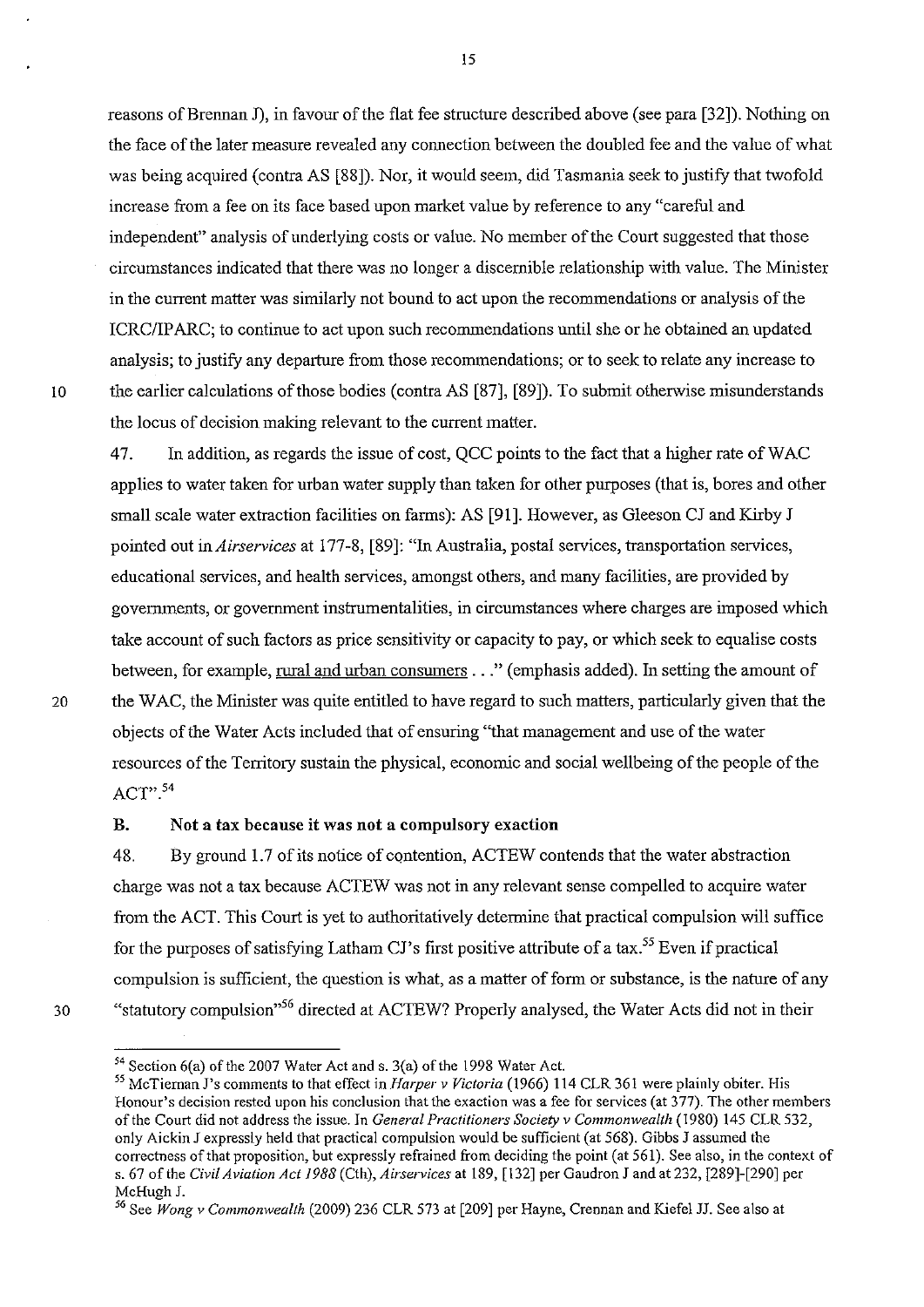legal or their practical effect compel ACTEW to pay the WAC. The position may have been different if, as in *Airservices,* ACTEW was obliged to acquire water from the ACT as a condition of conducting its business within the ACT. Although it would then be under no legal obligation to abstract water and pay the WAC, the practical effect of the statute would be to impose economic pressure upon ACTEW such that it would be unreasonable to suppose that it could be resisted That would be analogous to the example given by Aicken J in *General Practitioners* of a prohibition on a Doctor practising at a place other than a designated place – while there would be no obligation to practise in the designated place, the practical effect of the statute would be to compel the Doctor to 10 do so.<sup>57</sup>

49. In contrast, any "compulsion" operating upon ACTEW in the current matter arises from matters which have not in any relevant sense been brought about by the legislation or the impugned determinations. It rather arises from the fact that water is a limited resource and that the costs of establishing alternative sources of supply are high.<sup>58</sup> It is circular reasoning to suggest that, because the W AC has historically been set at a level which has made it uneconomical to pursue those alternatives, ACTEW has had and continues to have no choice but to pay that fee.<sup>59</sup>

# C. The WAC was an aspect of the internal financial arrangements between the respondents and not a tax

50. Related to the last point, the WAC, considered as a matter of substance, is not so much a 20 compulsory exaction as a financial arrangement between the ACT and its statutory creature, which it owned and controlled (NoC 1.5).<sup>60</sup> Before the primary judge and the Full Court, it was common ground that the WAC would not infringe s. 90 if the water were supplied directly to consumers by the ACT rather than by ACTEW. In such circumstances, the ACT could charge consumers whatever it wished for the water vested in it. Any requirement for the organ of government responsible for water supply to remit to the revenue an amount related to the water taken would be no more than a financial arrangement internal to government. It is ouly the circumstance that the WAC is imposed upon a "territory-owned corporation"<sup>61</sup> which gives QCC's arguments any apparent purchase.

51. However, on closer analysis, the substance of the matter is that the WAC is an internal 30 arrangement of that nature. ACTEW's voting shareholders are ministers of the ACT government: see Knee affidavit 29.08.08 at page 28 to 32 ofRMK1. Those persons are appointed by the Chief

See Fogarty affidavit 26.05.08 at [48], Knee affidavit 29.08.08 [37] and Knee affidavit 05.02.09 at [2] to [10].

<sup>{61</sup>J and [67J·[68J 209].

<sup>7</sup> At (1980) 145 CLR 532, P 566. Similarly, while the pJaintiffin *Harper v Victoria* was under no obligation 10 present the eggs fOf grading, the legislation provided 'that they were unable to be sold by retail in Victoria unless they were so graded: see the description of the legislation in the reasons ofBarwick *Cl* at (1966) 114 CLR 361, 368~7t.

<sup>&</sup>lt;sup>39</sup> Cf the reasons of the primary judge at [110] and of Perram J at [192].<br>60 Contrary to what was said by Keane J at [51], that matter was put by ACTEW – see ACTEW's submissions on the WAC at [35]-[41].

<sup>&</sup>lt;sup>61</sup> See s, 6 and schedule 1 of the *Territory-owned Corporations Act 1990* (ACT) ('ToC Act').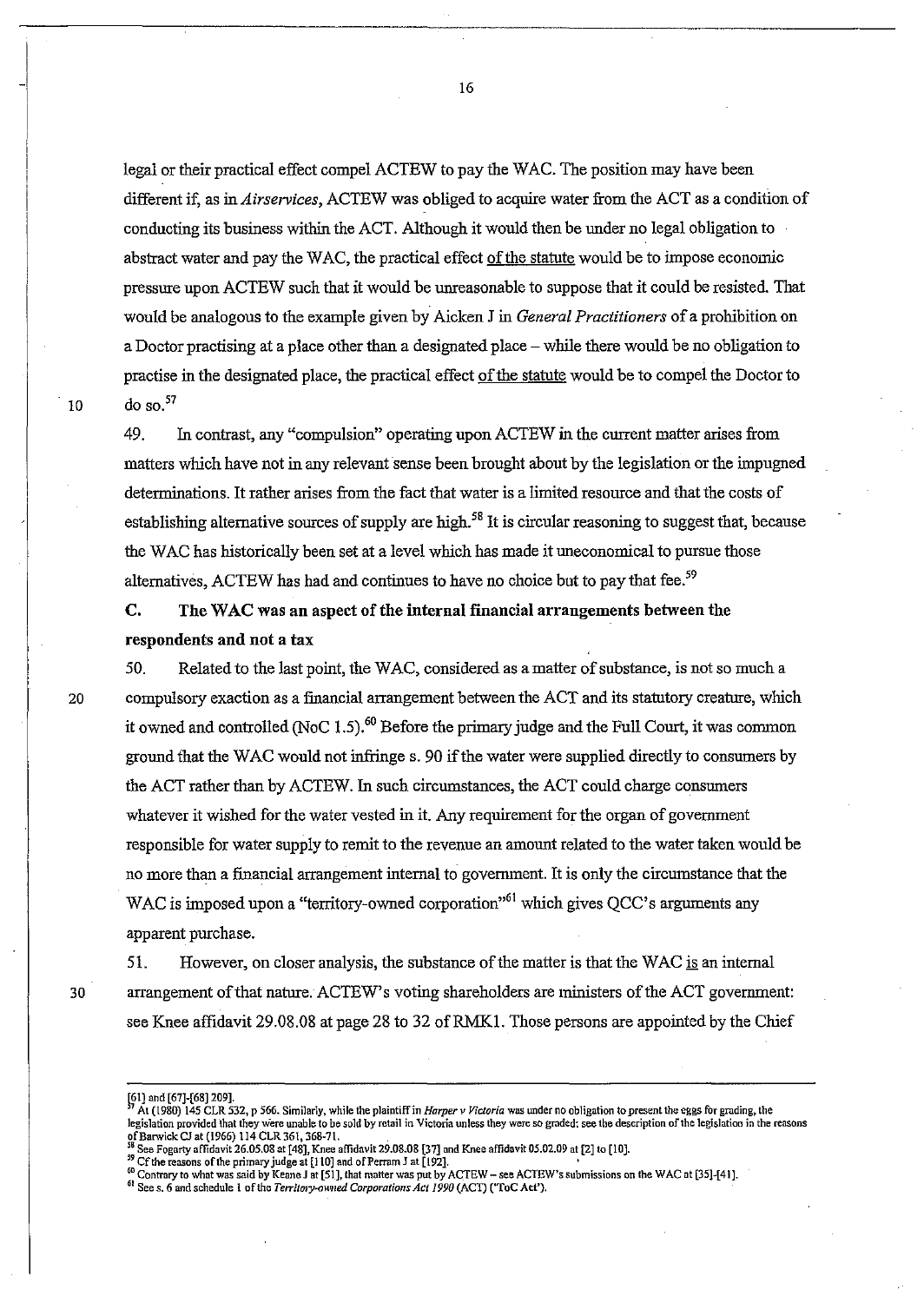Minister and hold their shares on trust for the Territory: ss. 13(1), (4) and (5) of the ToC Act. They may also require ACTEW to comply with directions and with general government policies: ss.17 and 17 A. The main objectives of a Territory owned corporation include "to maximize the sustainable return to the Territory on its investment in the corporation...": s.  $7(1)(b)$  of the ToC Act. Further, ACTEW's liability to pay taxes, fees and charges under Territory law arises solely from the fact that it is a prescribed territory entity under s. 9 of the *Taxation (Government Business Enterprises) Act 2003* (ACT).<sup>62</sup>

17

52. It may be accepted that the constitutional conception of a tax extends beyond the levying of an exaction as between a sovereign and its subjects (for example, to levies imposed by the 10 Commonwealth upon the states).<sup>63</sup> However, "compulsion" (if there be any in the current matter) applied to one's own statutory creature is not properly regarded as compulsion at all for the purposes of s. 90. Indeed, were it otherwise, one might arrive at the absurd result that matters such as the "efficiency dividend" applied to Commonwealth government agencies represented some form of taxation, requiring a s. 51(ii) law which complies with s. 55 of the *Constitution*.

## D. Limited relevance of any revenue raising purpose to the tax issue

53. QCC seeks to place much weight upon material said to establish the existence of a "revenue raising purpose" (at [36]-[52]). There are a number of difficulties with those submissions. First, s. 90 says nothing about "purpose" and the constraints which apply to State and Territory legislatures are directed to the proper characterisation of exactions as duties of excise, rather than any 20 underlying purpose.<sup>64</sup> It has been held that the "motives" or "purposes" of the legislature are of little if any relevance in that process of characterisation: *Northern Suburbs* at 57065 and *Airservices* at 261, [374] per Gummow J.66 Nor do McHugh J's comments in *Airservices* at [312]-[313] assist QCC (contra AS [40] and footnote 25). Nowhere did his Honour suggest that the Court should consider material of the sort said by QCC to show the purposes or motives of the executive. In particular, his Honour did not suggest that one should try to divine what was in the minds of members of Parliament or members of the executive through the selective quoting of extrinsic materials. QCC seeks to have this Court engage in "some attempted exercise in psychoanalysis of those associated with the making of the law" *(APLA* v *Legal Services Commissioner* 224 CLR 322 per Hayne J at [423]).

30 54. Secondly, the "usual extrinsic materials" upon which QCC seeks so to rely is, on closer scrutiny, far from usual. It includes: a Treasury email and minute (see AS [45]); a budget "fact sheet" (AS [46]); and budget papers (AS [48] and [49]). That material is simply irrelevant. Further,

<sup>62</sup> See cl 3 of the *Taxation (Government Business Enterprises) Regulation 2003* (ACT).

<sup>63</sup> See *Victoria v Commonwealth* (1971) 122 CLR353.

 $64$  See, in the context of s96, ICM per French CJ, Gummow and Crennan JJ at [36].

<sup>&</sup>lt;sup>65</sup> "...in the characterisation of a law with respect to taxation, the legislative purpose has limited relevance". <sup>66</sup> "... the character of the provisions of the Act in question is to be determined by their operation, not by whether they were made with an objective which might be the raising of revenue".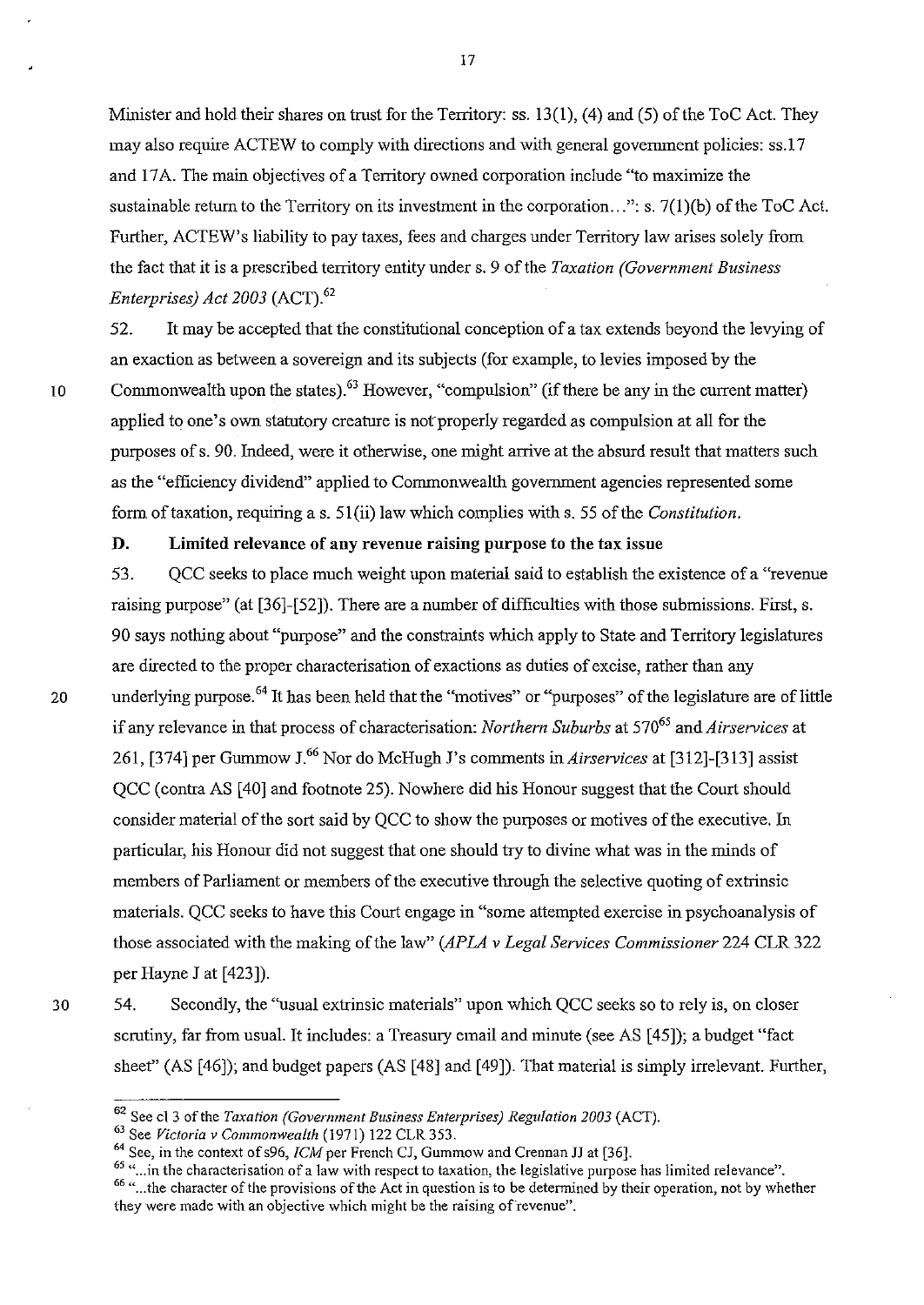before the primary judge, some of that material was objected to on the basis of Parliamentary privilege.<sup>66</sup> For that additional reason, it may not be relied upon by OCC.<sup>67</sup> Thirdly, even if that material was admissible and did in some way bear upon the operation of the W AC in the sense discussed by Gmmnow J in *Airservices,* the presence or absence of an objective of raising revenue is not a universal determinant of the character of an exaction (as OCC accepts  $-$  AS [38]).<sup>68</sup>

E. Not, in any event, an excise

55. By ground 2 of its notice of contention, ACTEW contends that even if the WAC is a tax, it is not an excise. That argument was not addressed by the Full Court and was not addressed by the trial judge in any detail.<sup>69</sup> As regards the analysis to be applied in determining whether a tax is an 10 excise, see ACTEW's submissions regarding the UNFT in C3 of201lat [34]-[39].One of the matters to be taken into account in assessing the "closeness of the connection" or relationship between the tax and a step in the production, manufacture, sale or distribution of the relevant commodity is whether the exaction is part of a statutory scheme which is "truly regulatory" or has a "regulatory purpose". $70$ 

56. The statutory context in which the W AC is applied is described above. Having regard to the scheme of the Water Acts and their objects, the WAC is properly regarded as a significant element in the regime for the management of a scarce public resource. The maguitude of the fee does not suggest otherwise.<sup>71</sup> Further, as noted by Perram J, there are some difficulties in accommodating a tax on water within the constitutional conception of an excise, given that one is dealing with 20 COmmon property not especially amenable to private ownership and best vested in a sovereign state.<sup>72</sup> Quite apart from the question of whether that means that water is therefore not tangible personal property and can never be the subject of an excise duty, $^{73}$  those matters point to the fact that one is not in this case dealing with the heartland of s. 90 (exactions upon a process of production, manufacture, sale or distribution of a conunodity). Taken together, those matters indicate that the WAC is not a tax on such a step.

#### F. Recovery of WAC from ACTEW

71 Cf *Phillip Morris* per Brennan J at 463 and *Capital Duplicators* at 596.

72 At [199]-[201].

<sup>&</sup>lt;sup>65</sup> "... the character of the provisions of the Act in question is to be determined by their operation, not by whether they were made with an objective which might be the raising of revenue".

<sup>&</sup>lt;sup>66</sup> The answer to the question on notice (referred to in footnote 28); and the Budget speech (referred to footnotes 31 and 33). The primary judge did not refer to that material in his reasons and (apparently on that basis) found it unnecessary to rule on those objections. The Full Court did not consider that issue.

<sup>67</sup> See *Commonwealth v Vance* (2005) 158 ACTR47 at [36]-[43]. The ACT Assembly has the same privileges as the Commonwealth Parliament: s. 24(3) of the *Australian Capital Territory (Self-Government) Act 1988* (Cth). *68 Airservices* at 178, [91] and *Northern Suburbs* at 568-9. See also the reasons of the primary judge below at [76] and [109].

 $69$  See at [126].

<sup>70</sup> See *Dennis Hotels Ply Limited v Victoria* (1960) 104 CLR 529 at 576 per Taylor J; *Phillip Morris v Commissioner of Business Franchises (Victoria)* (1989) 167 CLR 399 at 452, 461 and 463 per Brennan J; *Capital Duplicators Ply Limited v ACT [No 2J* (1993) 178 CLR 561 at 596-7; *Ha* at 501.

<sup>&</sup>lt;sup>73</sup> Which, as his Honour observes, was not argued by the respondents below.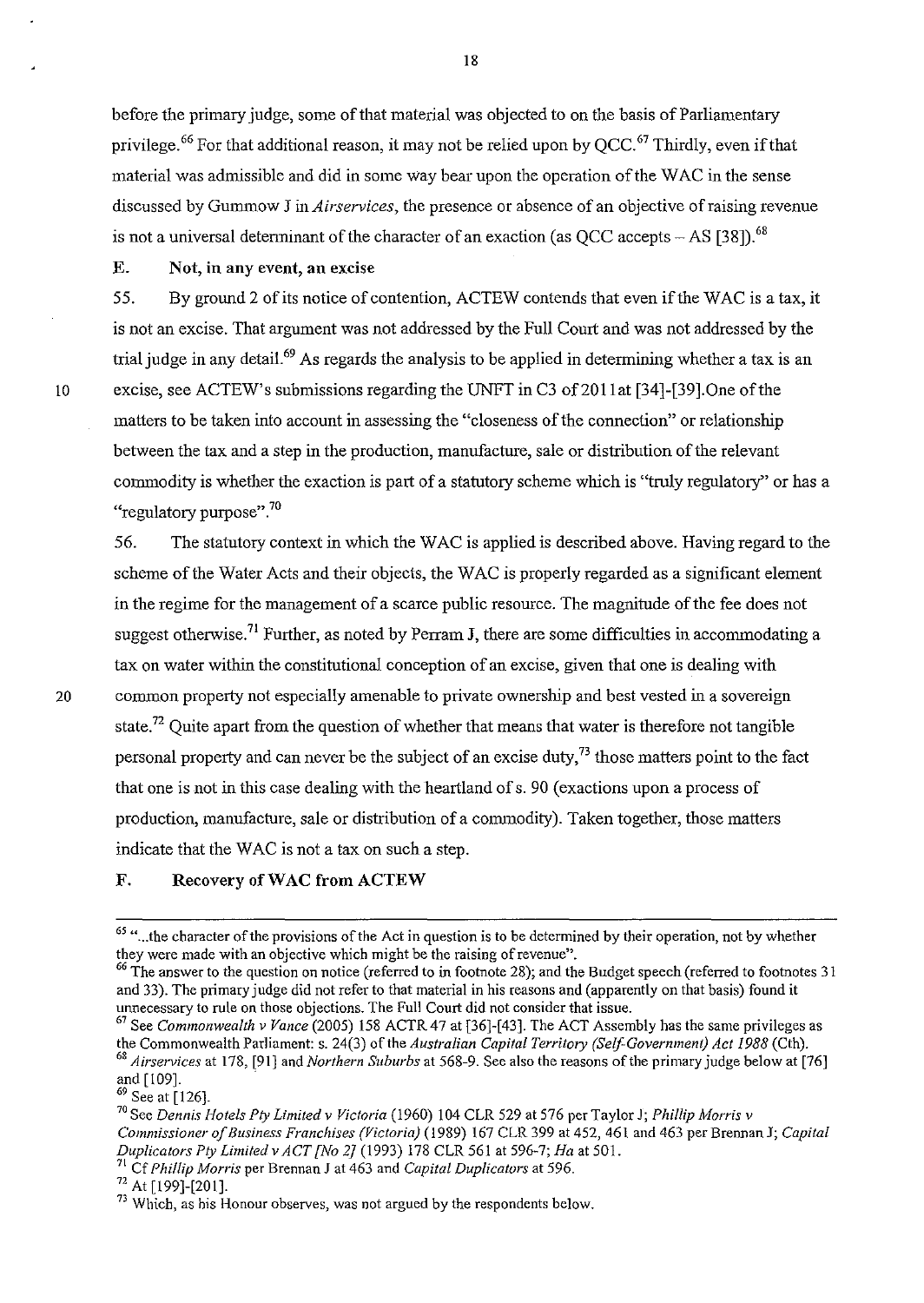57. In the alternative, that is, if QCC's appeal in relation to the W AC be allowed, ACTEW relies upon s. 2lA of the *Limitation Act* 1985 (ACT) 74 (Limitation Act), which operates to preclude recovery of any amounts sought in QCC's claim in relation to the WAC, other than those the subject of a claim instituted within 6 months after the date the amount was paid.<sup>75</sup> That is a question of construction.<sup>76</sup> ACTEW submits there is nothing in the text or context of the Limitation Act indicating that s. 21A was directed solely at claims between a government and a taxpayer. Rather, the language of subsection (1) refers to "[a]n action" regarding certain subject matter. Those general terms do not restrict the scope of the provision to particular parties. Section 21A stands in contrast to s. 54 of the same Act, introduced by the same amending legislation, which is directed to <sup>10</sup>"An action against a State or another Territory for recovery of a revenue amount ... ". Further, there is nothing in the definition of "revenue amount" which would indicate that s. 21A does not apply to a case where a third party is contractually liable to make payments in respect of an exaction which is a tax. 77 As in *Roxborough v Rothmans of Pall Mall Australia Limited,78* the arrangements between the parties in such a case involve more than simply the passing on of the "burden" of the tax in an economic sense. It was the tax itself which was passed on by the express terms of the contracts which governed the relationship of the parties in that case (see at 528 of *Roxborough*).<sup>79</sup>

58. As regards the restitutionary claim more generally, the appellant relied chiefly upon *Roxborough* to sustain that claim (see Keane CJ at [9]). However, by reason of the following matters, very different considerations apply here: first, ACTEW has paid the disputed amounts to 20 the ACT: Knee affidavit 29.08.08 at [21]: the fee was incurred by ACTEW, unlike the position of the wholesaler respondent in *Roxborough:* see at [4] and [24]; secondly, there has been no 'failure to incur an expense' resulting in a failure of a severable part of the consideration as in *Roxborough:*  see at [17]; thirdly, QCC has collected amounts equivalent to the WAC from its ratepayers: Mr Fogarty's oral evidence, transcript p130, lines 9-12. Hence, if ACTEW were required to pay those amounts to QCC, QCC would have recovered them twice; fourthly, in those circumstances, ACTEW would have no action for recovery of those monies from the ACT by reason of s. 21A of

<sup>74</sup> Section 21A was inserted in the Limitation Act in November 1993, by the Limitation (Amendment) Act 1993 AI993-82, in response to *Capital Duplicators Ply Ltd v Australian Capital Territory* (1992) 177 CLR 248 and in anticipation of *Capital Duplicators Pty Ltd v Australian Capital Territory (No 2)* (1993) 178 CLR 561.

<sup>&</sup>lt;sup>75</sup> There was one payment of \$149,005.54 which was made within the s. 21A limitation period. ACTEW submits that s. 21A applies to all the payments except the \$149,005.54.

<sup>&</sup>lt;sup>76</sup> It has not been suggested that the operation of s. 79 of the *Judiciary Act 1903* affects the question of **construction.** 

 $77$  Cf the reasons of the primary judge at [170].

<sup>73 (2001) 208</sup> CLR 516.

**<sup>79</sup> The Pricing agreements in the present matter are agreements** of that **nature: see for example the terms which**  provide for ACTEW to "pass through" the WAC to the applicant in the agreements: Knee affidavit 29.08.08 at RMKI page 104 (2002); page 106 (2003); page 107 cl2.1 (2004); page 110 cl 1.7 (2004); page 111 (2005); page 114 c14.1 (2006); page 116 c15.1 (2007). See also the references to the payments of amounts "on account" of the WAC page 120 cl3 and following (2008-2013).